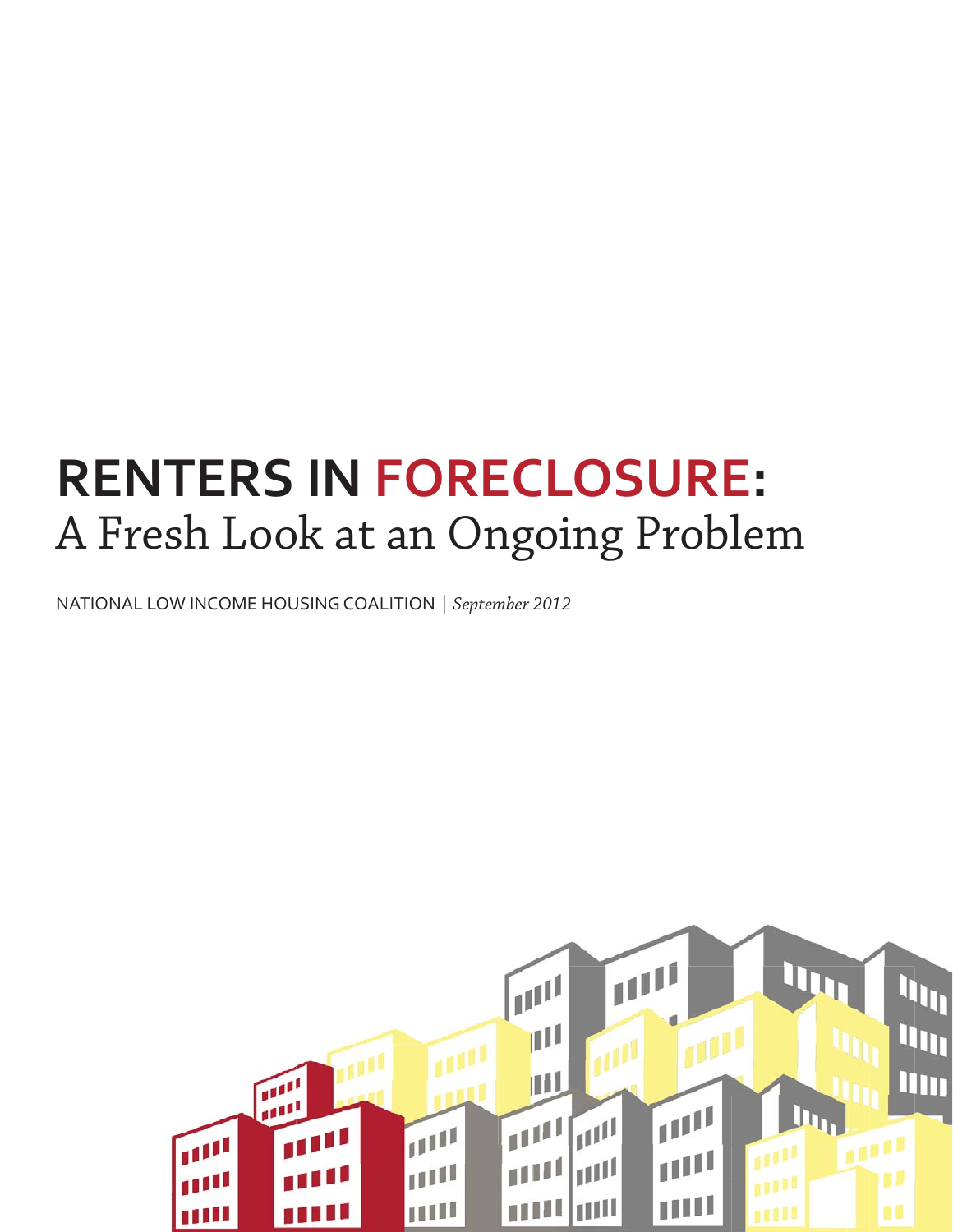### **NATIONAL LOW INCOME HOUSING COALITION**

The National Low Income Housing Coalition is dedicated solely to achieving socially just public policy *that assures people with the lowest incomes in the United States have aff ordable and decent homes.*

> 727 15th Street NW, 6th Floor | Washington, D.C. 20005 202.662.1530 | www.nlihc.org

#### **BOARD OF DIRECTORS**

CHRISTINA ALLAMANNO | Gulf Coast Legal Services | Saint Petersburg, FL MARK ALLISON | Center for Social Innovation | Albuquerque, NM WILLIAM C. APGAR | Joint Center for Housing Studies, Harvard University | Cambridge, MA DAVID BOWERS | Enterprise Community Partners | Washington, D.C. MARY BROOKS | Center for Community Change | Frazier Park, CA MARIA CABILDO | East LA Community Corporation | Los Angeles, CA DELORISE CALHOUN | Jurisdiction-Wide Resident Advisory Board, Cincinnati Housing Authority | Cincinnati, OH BRENDA CLEMENT | Citizens' Housing and Planning Association | Boston, MA EMMA "PINKY" CLIFFORD | Ogala Sioux Tribe Partnership for Housing | Pine Ridge, SD MARCIE COHEN | Washington, D.C. LOT DIAZ | National Council of La Raza | Washington, D.C. CHRIS ESTES | National Housing Conference | Washington, D.C. BILL FAITH | Coalition on Housing and Homelessness in Ohio | Columbus, OH DAISY FRANKLIN | Public Housing Residents Network | Norwalk, CT MATT GERARD | Minneapolis Highrise Representative Council | Minneapolis, MN LISA HASEGAWA | National Coalition for Asian Pacific American Community Development | Washington, D.C. MOISES LOZA | Housing Assistance Council | Washington, D.C. RACHAEL MYERS | Washington Low Income Housing Alliance | Seattle, WA MARLA NEWMAN | Louisiana Housing Alliance | Baton Rouge, LA REYMUNDO OCAÑAS | BBVA Compass | Houston, TX ANN O'HARA | Technical Assistance Collaborative | Boston, MA GREG PAYNE | Maine Affordable Housing Coalition | Portland, ME TARA ROLLINS | Utah Housing Coalition | Salt Lake City, UT MARTHA WEATHERSPOON | Lincoln Home Resident Council | Clarksville, TN PAUL WEECH | Housing Partnership Network | Washington, D.C. LEONARD WILLIAMS | Buffalo Municipal Housing Authority | Buffalo, NY

#### **THANK YOU**

*Support for this research was provided by JPMorgan Chase. NLIHC is grateful for the support.*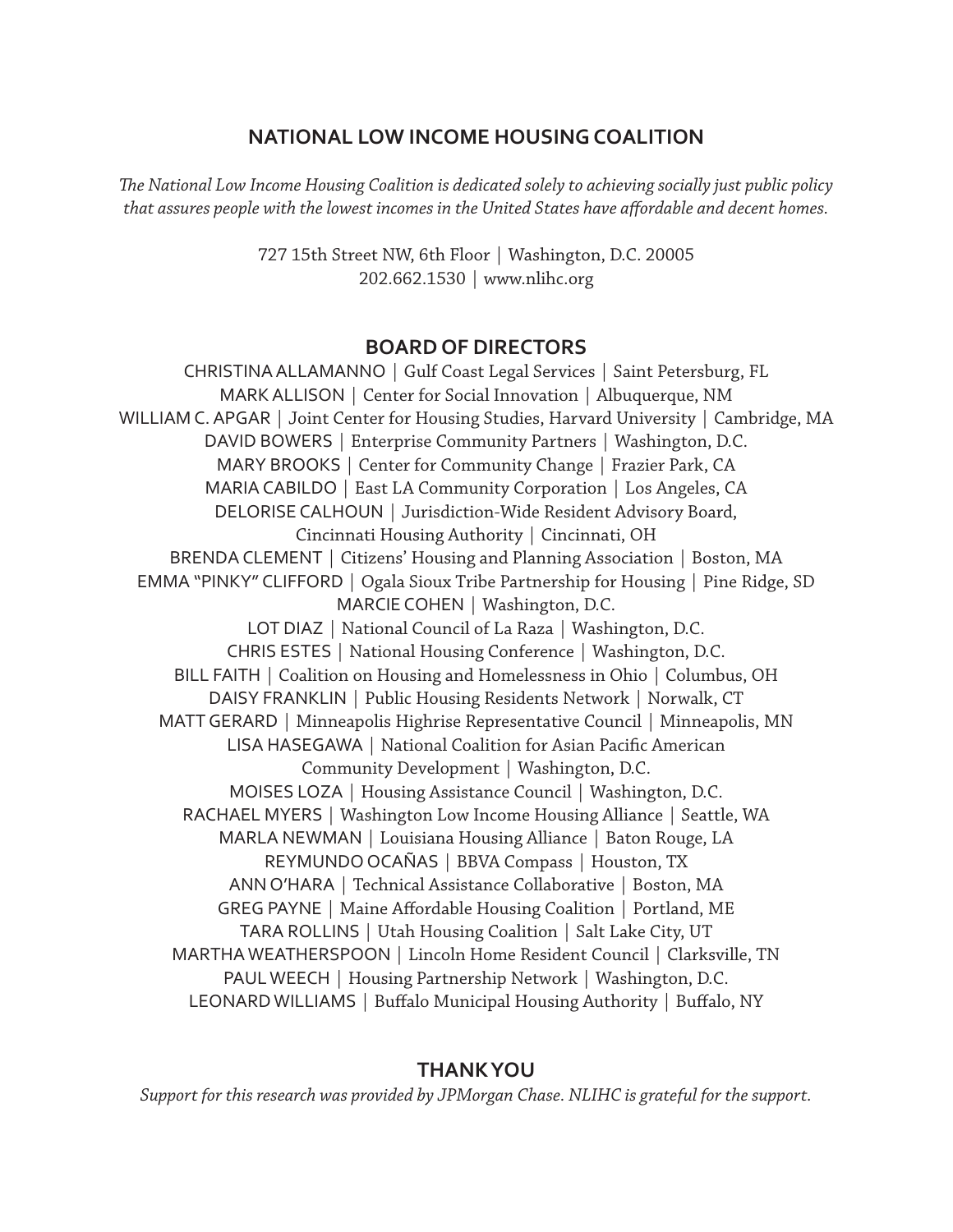

# **RENTERS IN FORECLOSURE:** A Fresh Look at an Ongoing Problem

SHAMBHAVI MANGLIK, MSPPM

NATIONAL LOW INCOME HOUSING COALITION *| September 2012*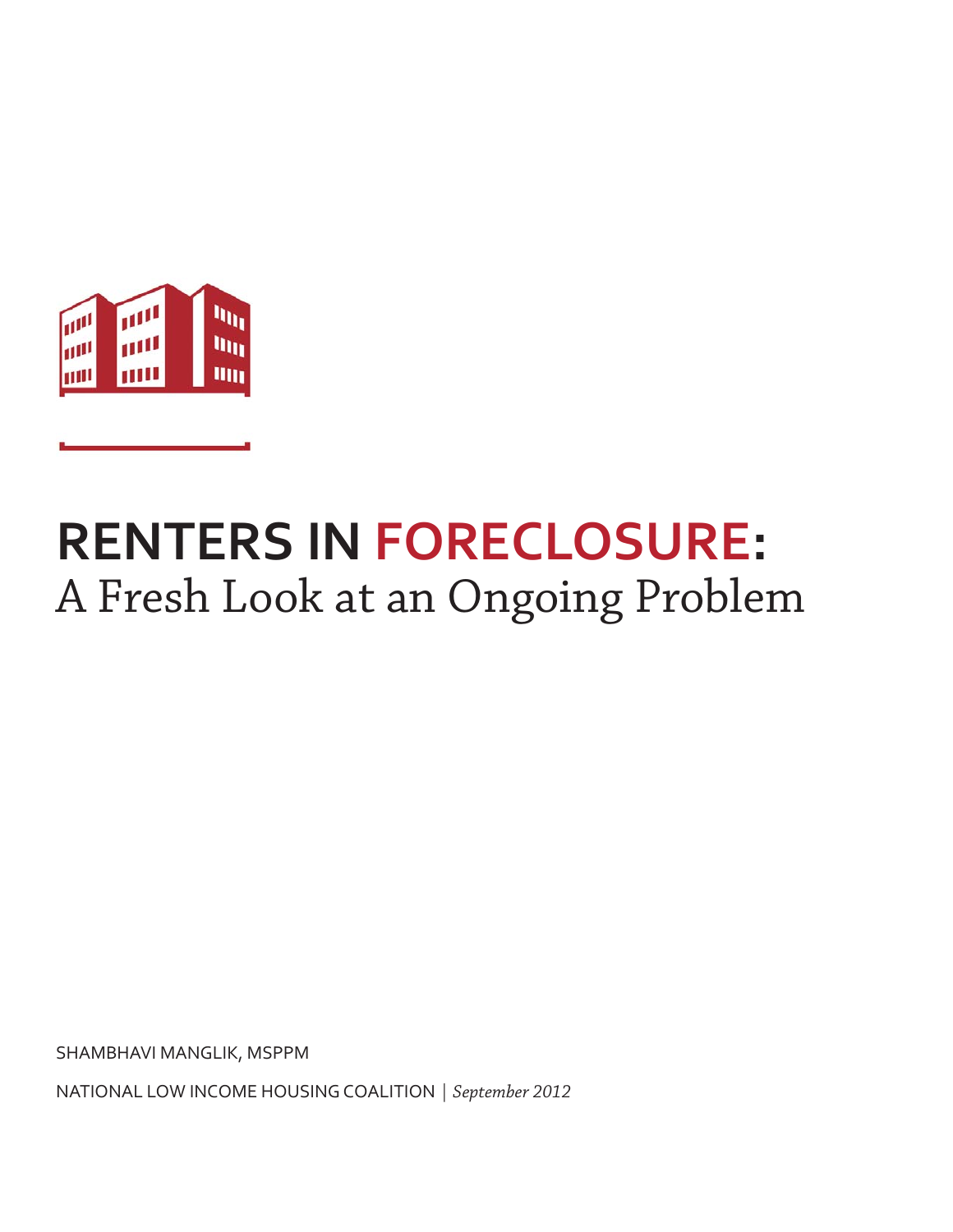# **EXECUTIVE SUMMARY**

IN THE THREE YEARS SINCE THE NATIONAL LOW INCOME HOUSING COALITION first alerted the nation to the plight of tenants facing foreclosure of homes they are renting, U.S. renters remain in jeopardy from the ongoing waves of foreclosures. Today, renters make up approximately 40 percent of families affected by foreclosure. While Congress's 2009 Protecting Tenants at Foreclosure Act (PTFA) gives renters-in-the-know historic rights to protect the stability of their housing, many renters remain unaware of their rights under the PTFA. Whether renters are ultimately protected by the PTFA depends on several factors, but unfortunately the law gives no federal agency the authority to ensure the law is implemented.

For this report on the current state of people renting homes going through the foreclosure process, we:

- Analyzed available data on properties in the late stages of the foreclosure process to estimate the proportion of renters impacted.
- Scanned media and research for current issues facing this population.
- Surveyed lenders on their policies regarding implementation of the PTFA and other protections for renters.
- Surveyed legal services and housing counseling workers to determine the PTFA's efficacy.
- Looked at the impact that rental units in foreclosure have on renters, neighborhoods and federal housing policies regarding real estate-owned (REO) properties.

Our conclusions are:

- The PTFA is an extraordinarily important protection for renters and should be made permanent.
- One federal agency must be directed to oversee nationwide compliance with the PTFA.
- Nationwide data must be made available to better assess and address foreclosure's impact on renters.
- Efforts to convert REO properties into rental housing must have an affordability component to ensure extremely low income renters have homes in these neighborhoods.
- The overall federal investment in affordable rental housing should be expanded by investments in the National Housing Trust Fund to meet rapidly growing need for housing affordable to the lowest income households.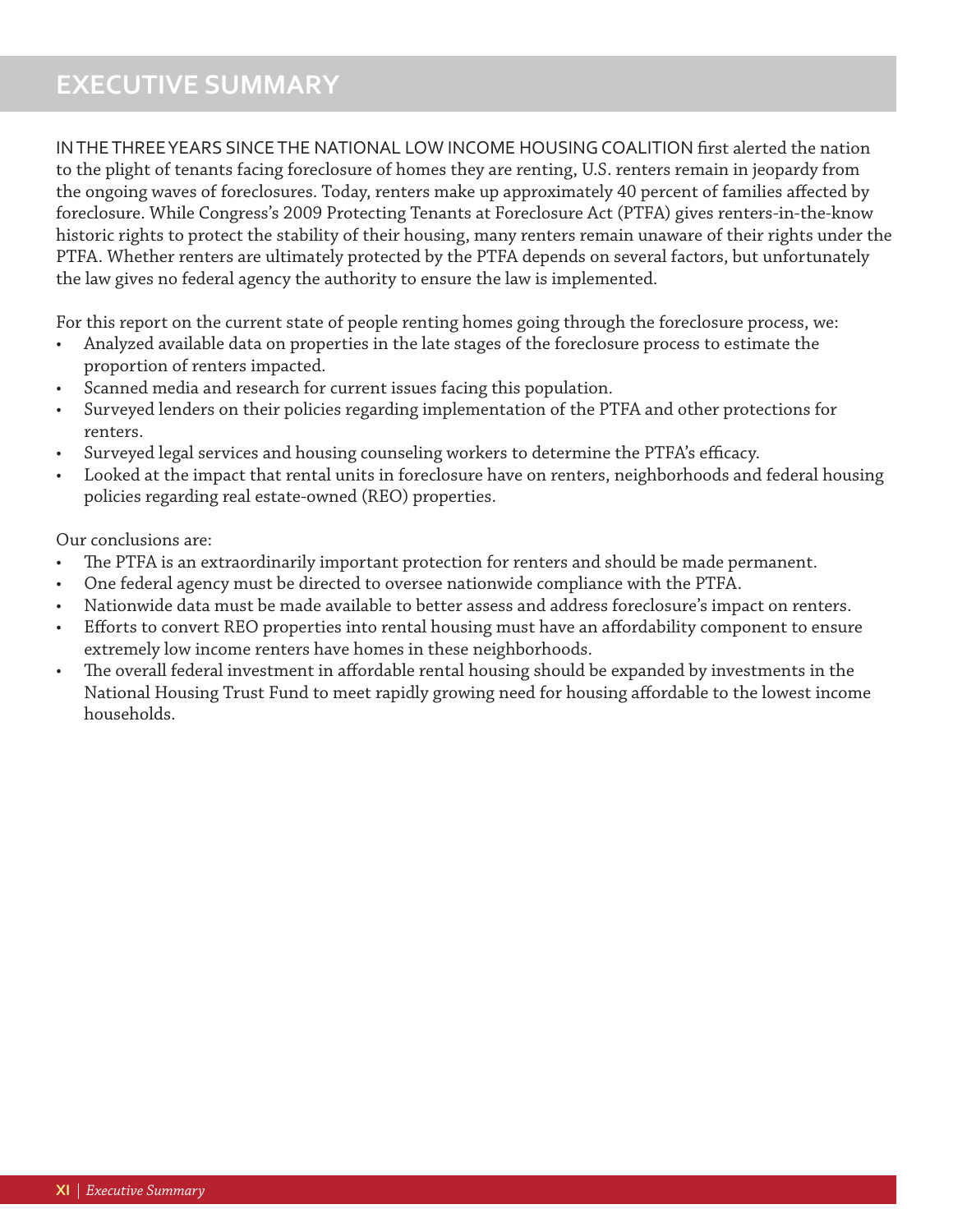# **INTRODUCTION**

WHILE THE NUMBER OF FORECLOSURES HAS DRAMATICALLY INCREASED since NLIHC's 2009 report, "Renters in Foreclosure: Defining the Problem, Identifying Solutions," the estimated proportion of renters affected by foreclosures has remained relatively constant at 40 percent (Pelletiere, 2009).<sup>1</sup> That is, renters continue to constitute 40 percent of the families facing foreclosure of their homes. Rental properties continue to constitute an estimated 20 percent of all foreclosures.

In this new report, which is an update of our 2009 report, we take a broader look at the issue of renters in foreclosure and seek to answer some key questions.

#### *What is known about this population?*

Not enough. The paucity of national, accessible data on whether foreclosed properties are renter- or owneroccupied makes it difficult to quantify the impact of foreclosures on renters. This must be remedied.

#### *What is known about laws Congress has passed to protect renters' housing stability?*

Despite the ongoing lack of national data, what is known about renters affected by foreclosure was startling enough to spur Congress to enact the PTFA in May 2009. This law provides the first national protection for renters, a population previously overlooked in policy responses to the foreclosure crisis. While an important first step, PTFA is set to expire at the end of 2014. If the PTFA is not extended or made permanent, renters once again will be without any federal protection when faced with a foreclosure-related eviction.

#### *How are housing counselors and legal services attorneys responding?*

The PTFA is self-executing. In other words, implementation of the law is not overseen by any federal agency and, as such, its efficacy is not formally evaluated. To gauge the law's impact, this report includes the results of an NLIHC-conducted survey of housing counselors and legal service providers who work to implement the PTFA on the ground, as well as a summary of the policies of major lending organizations as related to renters in foreclosure and as provided to NLIHC upon request.

The results of these surveys and a literature review conducted by NLIHC find that while the PTFA has been a helpful tool, it needs an enforcement mechanism and should be made permanent.

#### *What is happening to these properties after the foreclosure occurs?*

The impact of the foreclosure crisis on renters goes beyond evictions. Increasingly, the lack of proper maintenance of renter-occupied homes that have been foreclosed on has an effect similar to eviction, because neglect by a new owner can render a property uninhabitable (Joint Center for Housing Studies, 2011).

#### *What is happening to the overall housing market as more people enter the already crowded rental market?*

Looming over the foreclosure response are reports that the foreclosure crisis has not yet reached its halfway mark (Gruenstein Bocian and Quercia, 2011). As such, the federal response to the crisis must not only legislate policies to prevent foreclosures but must also work to stabilize neighborhoods and correct market imbalances, such as the oversupply of vacant properties for sale and growing rental demand that have been exacerbated by the crisis (NLIHC, September 2011).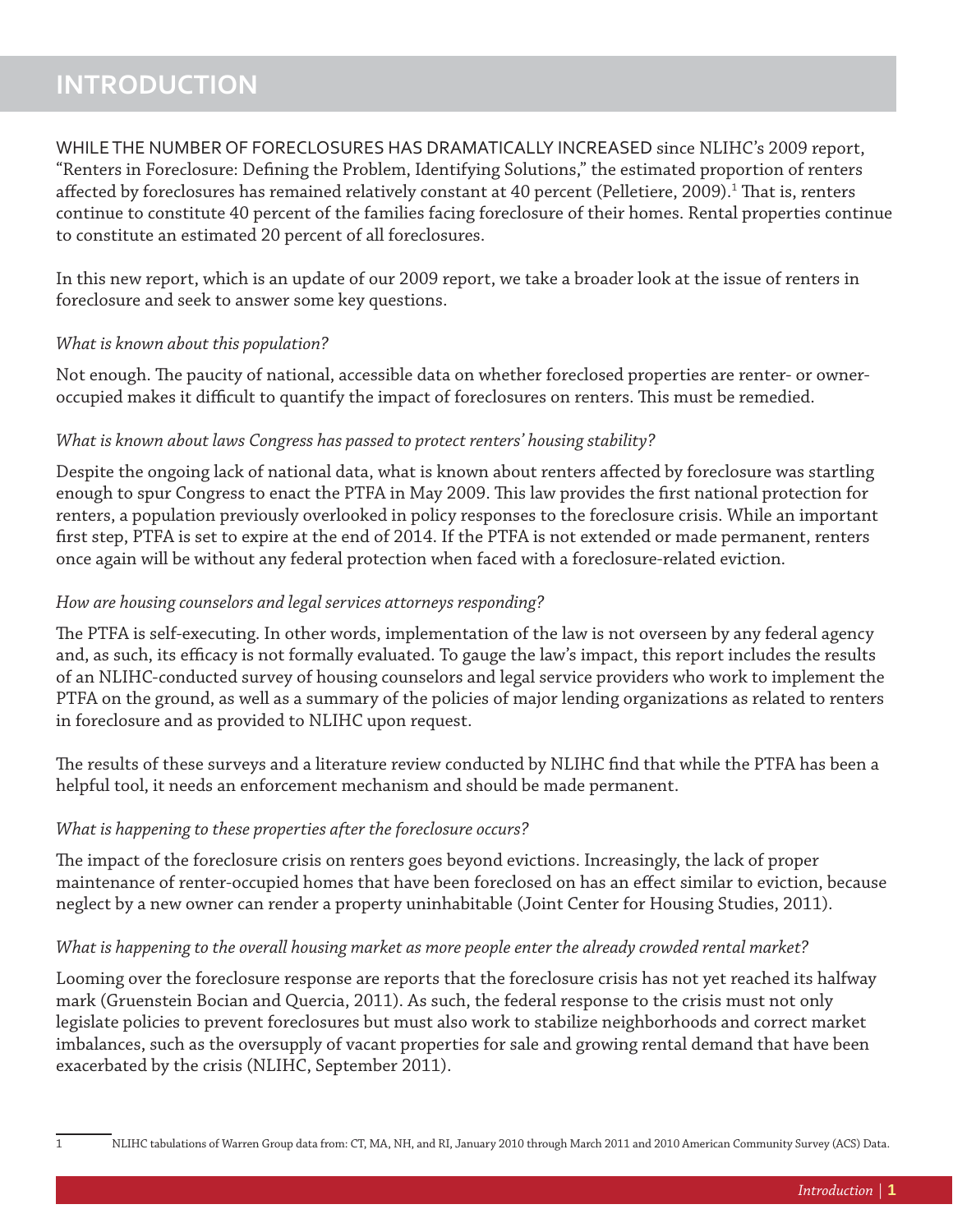#### *How can renter needs be covered by new housing policies?*

The needs of renters, both those affected by the foreclosure crisis and those otherwise lacking affordable housing, must be included in forthcoming policies that aim to hasten neighborhood recovery. Of note is the REO-to-rental pilot program launched by the Federal Housing Finance Agency, the Department of the Treasury and the Department of Housing and Urban Development (HUD). The pilot enables the government sponsored enterprise Fannie Mae to sell a portion of its REO inventory to investors for conversion into rental units (Federal Housing Finance Agency, 2012). Further pilots, that may include properties owned by Freddie Mac or the Federal Housing Administration, may be launched at a later time.

Any REO-to-rental program presents a unique opportunity to address the ongoing shortage of housing affordable to extremely low income households. These rental units can be made affordable, and maintenance and operations expenses addressed, through the pairing of a sale with dollars from the National Housing Trust Fund (NHTF). Currently, the pilot includes no mention of affordability considerations, nor does it include any policies related to the PTFA compliance or efforts to ensure tenant stability (Federal Housing Finance Agency, 2012). Advocates must work to ensure that the needs of renters are not forgotten in any stage of the federal foreclosure response.

## **POLICY RECOMMENDATIONS**

This report summarizes NLIHC's findings regarding renters in foreclosure and the PTFA and proposes five key policy recommendations that will ensure that protections for renters stay in place, are strengthened and contribute to an expansion of the housing affordable to low income renters as rental markets continue to tighten.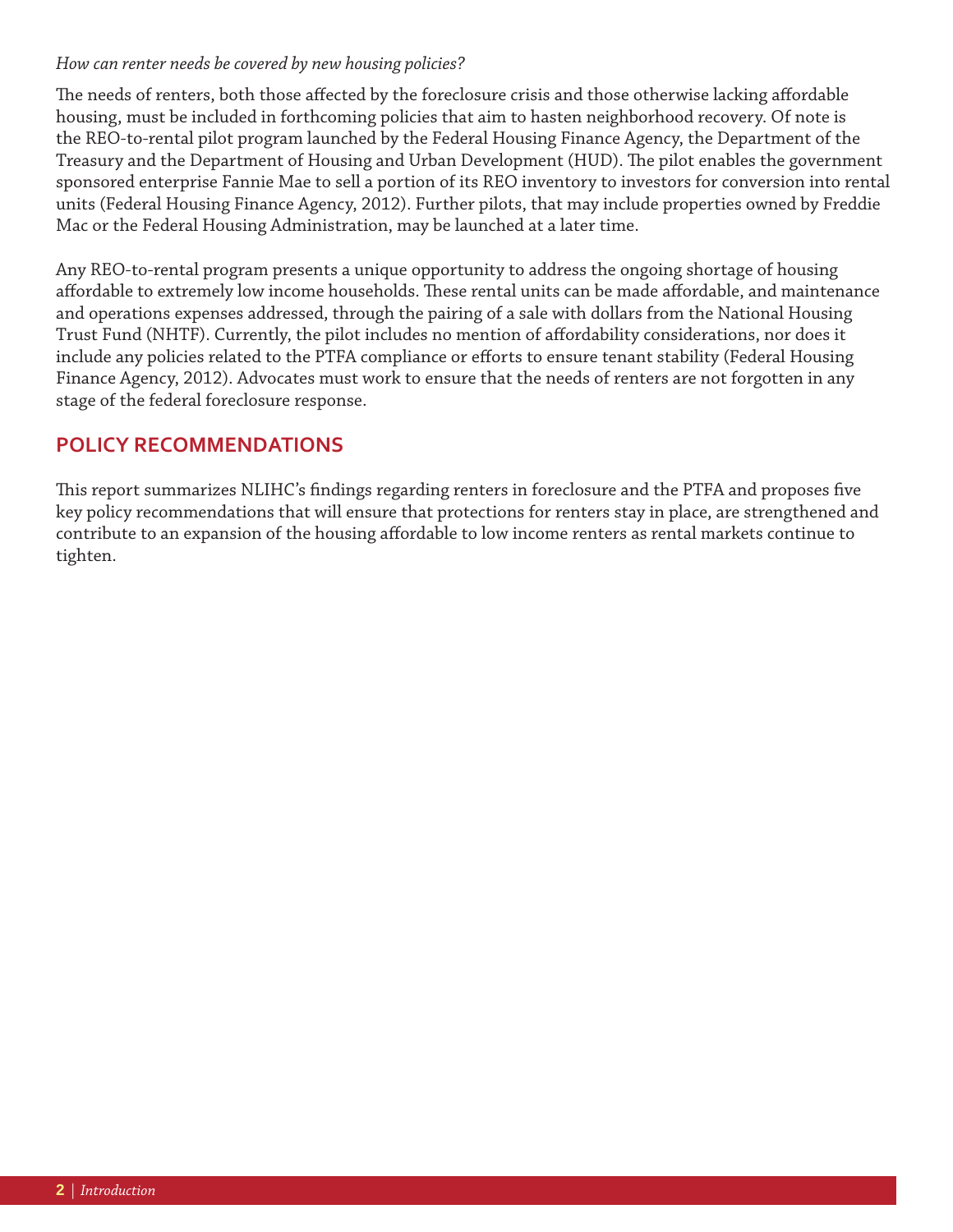# **DATA SHOW MASSIVE NUMBERS OF RENTERS FACING FORECLOSURE**

WHILE ACKNOWLEDGING THE SCARCITY OF DATA RELATED TO RENTAL FORECLOSURES, NLIHC's findings show that renters continue to be affected by foreclosures at rates similar to those estimated by NLIHC at the outset of the crisis. As noted, the existing literature provides varied estimates of renters affected by foreclosure, with these estimates (ranging from 10 percent to 65 percent) largely determined by dynamics in local housing markets.

The combination of NLIHC's new estimates and other studies, both summarized below, suggest that rentals continue to represent at least 40 percent of foreclosed housing units nationwide, as was first estimated by NLIHC in 2009 (Pelletiere, 2009).

## **NEW ENGLAND DATA**

To date, no national publicly accessible data are available on foreclosure filings. Sources, such as CoreLogic and Lender Processing Service (LPS), provide useful but proprietary information with relatively high data purchase costs (Carr, Anacker, and Mulcahy, 2011). Further, these data sources do not provide information on tenure status. The Dodd-Frank Wall Street Reform and Consumer Protection Act (P.L. 111-203, Section 1447) charged HUD and the Consumer Financial Protection Bureau (CFPB) with the creation of a publicly available database on foreclosures and defaults on mortgage loans. However, the rulemaking required to implement this law has not yet begun (Taylor, 2011).

In light of these constraints, NLIHC has analyzed data on properties at the end of the foreclosure process, either those with an auction notice or those that were already real estate owned (REO), in four New England states: Connecticut, Massachusetts, New Hampshire, and Rhode Island. For this report, NLIHC analyzed data from 2010 and the first quarter of  $2011.^2$ 

Based on this analysis, NLIHC estimates that 46 percent of homes facing a foreclosure auction or that reached REO status during this period were rentals.<sup>3</sup> The findings show that the percentage of renter-occupied foreclosed properties has stayed relatively stable through the crisis, even as the number of foreclosures has increased. Based on the same data from 2010 and the first quarter of 2011, multifamily properties, which are often home to renters, represent 22 percent of foreclosed properties and 44 percent of foreclosed units.

Our initial 2009 report analyzed data from the early years of the crisis: 2007 and the first quarter of 2008. In that report, we estimated that 45 percent of the homes facing a foreclosure auction or with REO status were renter occupied, and that multifamily properties account for 32 percent of foreclosed properties and 56 percent of foreclosed units (Pelletiere, 2009).

## **NUMBER OF RENTERS AFFECTED BY FORECLOSURES TRIPLES IN THREE YEARS**

While the percentage of multifamily properties in foreclosure has decreased from the analysis of foreclosures in 2007 and the first quarter of 2008, the raw number of foreclosures has increased dramatically, meaning that many more renters are now feeling the impact of the foreclosure crisis. NLIHC estimates that approximately 68,500 renters (in approximately 30,600 households) were impacted by foreclosure in these four states between January 2010 and March 2011, compared to approximately 23,000 renters between January 2007 and March 2008.

<sup>2</sup> NLIHC tabulations of Warren Group Data of properties with an auction notice or REO-status, January 2010 through March 2011 and 2010 American Community Survey (ACS) Data.

<sup>3</sup> NLIHC tabulations of Warren Group Data of properties with an auction notice or REO-status, January 2010 through March 2011 and 2010 American Community Survey (ACS) Data. For 2010-11, NLIHC assumed that 17 percent of multi-unit buildings had an owner on-site and that 17 percent of single-family<br>homes were renter occupied. For 2007-8 we assumed that 15 percent of renter occupied. These numbers were based on 2010 and 2006 ACS occupancy status estimates, respectively.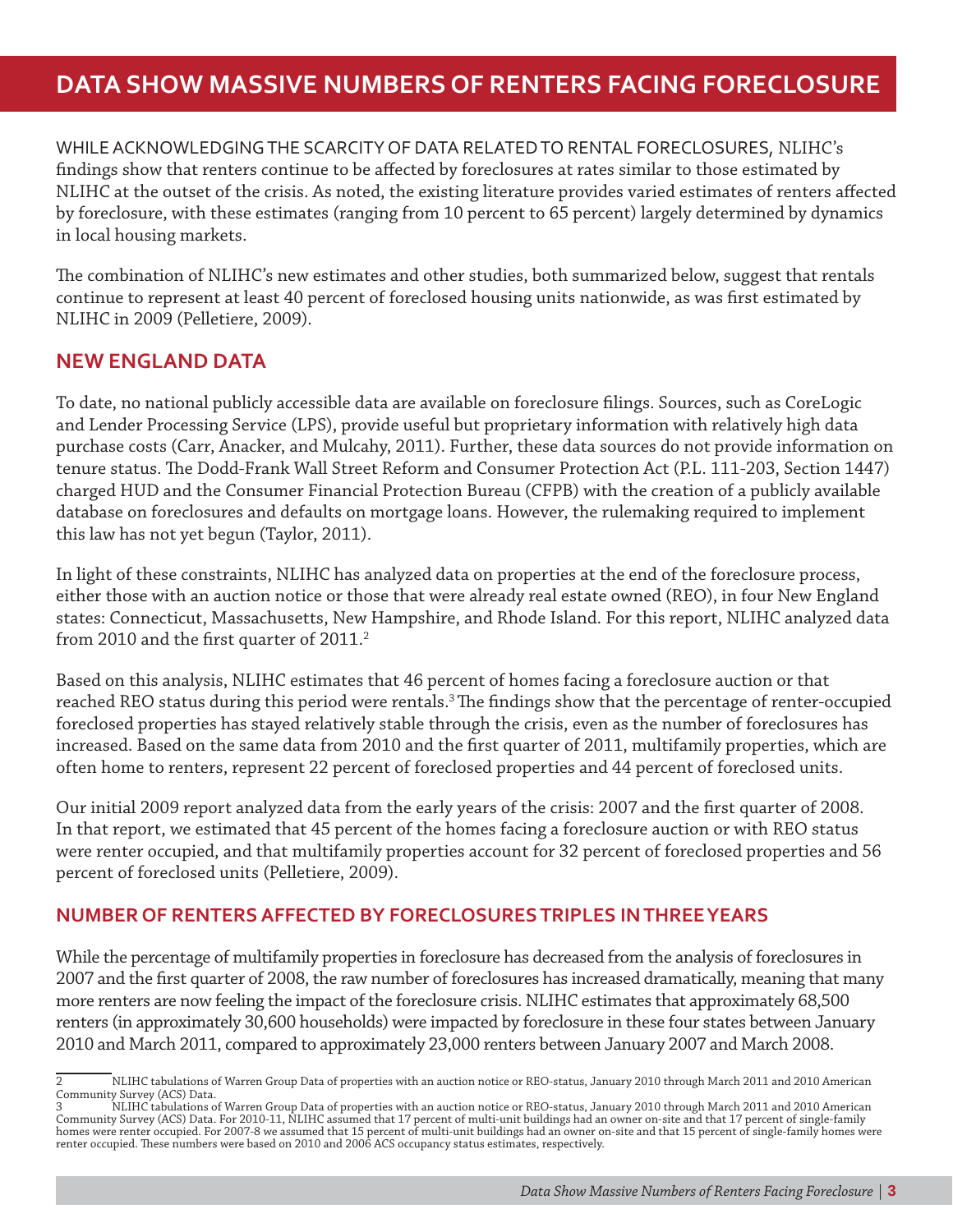#### figure 1 | **ESTIMATED NUMBER OF RENTERS AFFECTED BY FORECLOSURE IN CT, MA, NH, RI**



SOURCE: *NLIHC tabulations of Warren Group Data of properties with an auction notice or REO-status, January 2010 through March 2011 and 2010 American Community Survey (ACS) Data.*

NOTE: For 2010-11, NLIHC assumed that 17 percent of multi-unit buildings had an owner on site and that 17 percent of single-family homes were renter occupied. For 2007-8 we assumed that 15 percent of multi-unit buildings had an owner on site and that 15 percent of single-family homes were renter occupied. These numbers were based on 2010 and 2006 ACS occupancy status estimates, respectively.

# *table 1* | **FORECLOSURE AUCTION AND REO PROPERTIES IN CT, RI, MA, NH**

|                           | <b>JANUARY 2010 - MARCH 2011</b> |              | <b>JANUARY 2007 - MARCH 2008</b> |              |
|---------------------------|----------------------------------|--------------|----------------------------------|--------------|
| PROPERTY TYPE             | <b>TOTAL PROPERTIES</b>          | <b>UNITS</b> | <b>TOTAL PROPERTIES</b>          | <b>UNITS</b> |
| SINGLE-FAMILY             |                                  |              |                                  |              |
| Single-family residential | 30,401                           | 30,401       | 8,606                            | 8,606        |
| Single-family condominium | 7,110                            | 7,110        | 1,602                            | 1,602        |
| Single-family mobile home | 281                              | 281          | 49                               | 49           |
| <b>MULTIFAMILY</b>        |                                  |              |                                  |              |
| 2-family residential      | 5,384                            | 10,768       | 2,156                            | 4,312        |
| 3-family residential      | 3,280                            | 9,840        | 1,316                            | 3,948        |
| 1-4 family residential    | 681                              | 1,703        | 252                              | 630          |
| 2-5 family residential    | 268                              | 868          | 743                              | 2,601        |
| 4-8 unit apartment        | 774                              | 4,644        | 246                              | 1,476        |
| 9+ unit apartment         | 85                               | 765          | 14                               | 126          |
| <b>Apartment Building</b> | 51                               | 510          | 9                                | 90           |
| <b>TOTAL</b>              | 48,315                           | 66,890       | 14,993                           | 23,440       |
| <b>SINGLE-FAMILY</b>      | 37,792                           | 37,792       | 10,257                           | 10,257       |
| <b>% OF TOTAL</b>         | 78%                              | 56%          | 68%                              | 44%          |
| <b>MULTIFAMILY</b>        | 10,523                           | 29,098       | 4,736                            | 13,183       |
| <b>% OF TOTAL</b>         | 22%                              | 44%          | 32%                              | 56%          |

SOURCE: *NLIHC tabulations of Warren Group Data of properties with an auction notice or REO-status, January 2010 through March 2011 and 2010 American Community Survey (ACS) Data; Wardrip, K.E., Pelletiere, D. (2008). "Research Note #08-10, Properties, units and tenure in the foreclosure crisis: An initial analysis of properties at the end of the foreclosure process in New England."*

NOTE: Foreclosures vary state-by-state, and timing of foreclosures is tied to whether a state is a judicial foreclosure state—that is, a state that requires a court approval for a foreclosure to be completed. Connecticut is a judicial foreclosure state. Rhode Island allows for both judicial and non-judicial foreclosures. Th e signifi cant increase in foreclosures may in part be attributed to the fact that judicial foreclosures can take upwards of a year to process (Noguchi, March 2012), (RealtyTrac, 2012).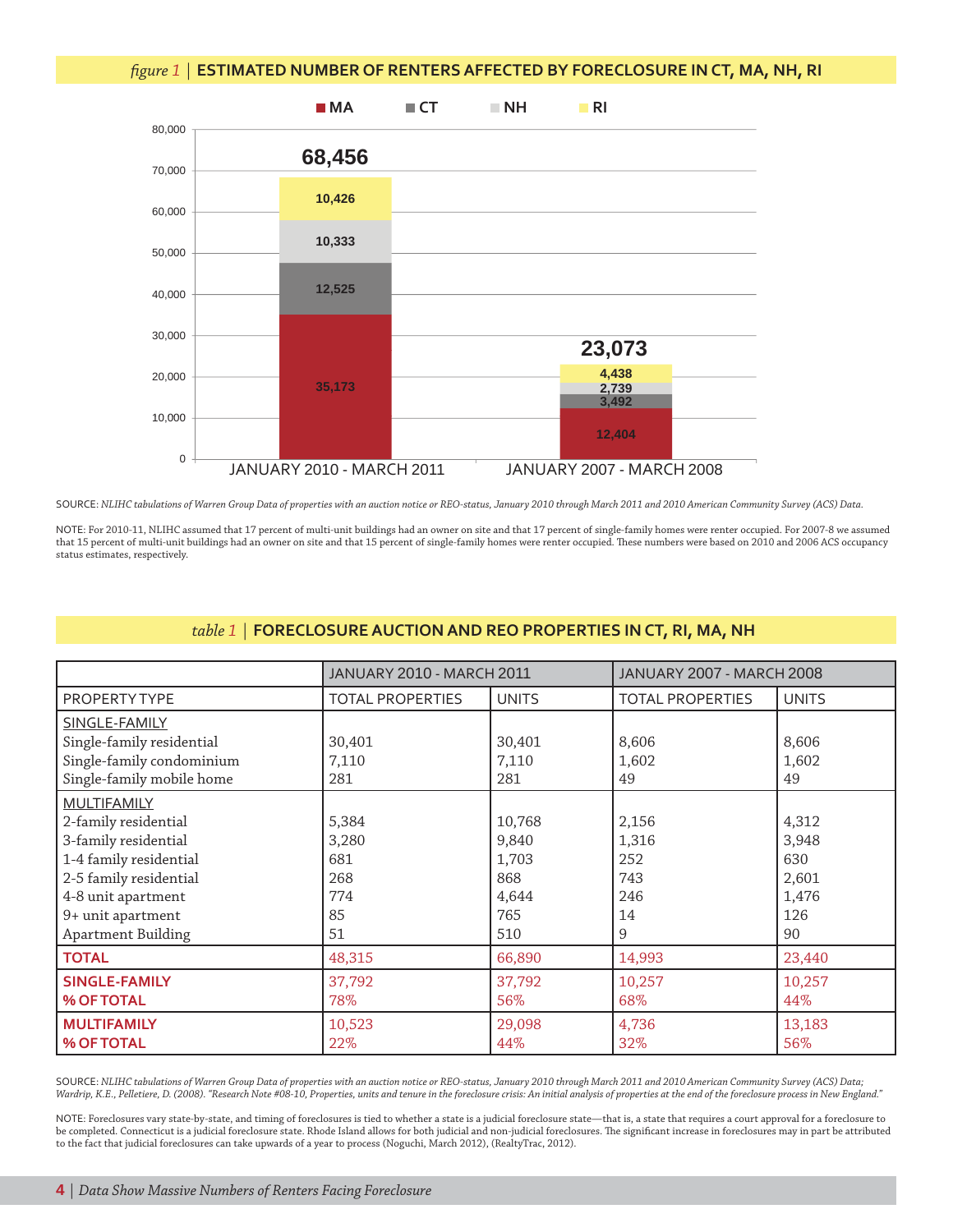## **DATA SNAPSHOTS OUTSIDE OF NEW ENGLAND**

ALTHOUGH THE ONGOING IMPACT OF THE FORECLOSURE CRISIS ON RENTERS is not limited to New England states, there is no existing data source to compare foreclosures and the impact on renters in different states. Rather, scattered reports and assessments have emerged of the impact of the crisis on renters in very diverse housing markets. While these different community snapshots help fill out the body of knowledge of how renters are affected by foreclosure, what remains notable is the lack of national, uniform data to assess the impact of the crisis.

#### *California*

In a 2011 report from California-based advocacy organization Tenants Together, "California Renters in the Foreclosure Crisis," the authors found that at least 38 percent of California homes in foreclosure were rentals. Overall, more than 200,000 California renters were directly affected by home foreclosures alone (Treves, 2011). The same report states that from 2009 to 2010, the foreclosure rate for single-family homes decreased almost 10 percent while that for apartment buildings with five or more units increased almost 30 percent.

Tenants Together notes that these numbers may be conservative, as many renters live in homes that are falsely classified as "owner-occupied" because many "more attractive" loan packages were reserved for owneroccupied properties. Further, Tenants Together reports that it is increasingly common for renters to reside as boarders in owner-occupied homes when owners need additional income to help make mortgage payments.

#### *New York*

Data and research from the Furman Center for Real Estate and Urban Policy estimates that in New York City, the nation's largest rental market (Badger, 2012), multi-unit buildings made up 56 percent of foreclosure filings in 2009. In terms of units, this means that in 2009 "at least 25,000 of the 46,000 units in properties that entered the New York City foreclosure process in 2009 were rental units." (Madar, 2010).

#### *Massachusetts*

The Metropolitan Boston Housing Partnership (MBHP) identified a connection between renters in foreclosure and the temporary Homelessness Prevention and Rapid Re-Housing Program (HPRP). In an evaluation of the HPRP program, MBHP found that eight percent of households seeking assistance had lost their homes due to foreclosure. According to MBHP, 32 percent of these households reported that they were formerly renters, and for an additional 16 percent it was unclear whether they had rented or owned their homes at the point of the foreclosure (Davis and Lane, 2012).

#### *Minnesota*

Hennepin County, which includes Minneapolis, is one locality that has conducted its own analysis of the impact of the foreclosure crisis on renters. The impact on renters in Minneapolis is significantly greater than comparable reports from across the country. Gail Dorfman, a Hennepin County Commissioner, testified before the House Financial Services Subcommittee on Housing, Insurance and Community Opportunity that "65 percent of the foreclosures in Minneapolis involve rental properties, and approximately 10 percent of the families in our homeless shelters over the past two years are renters coming from these foreclosed properties" (Dorfman, 2010).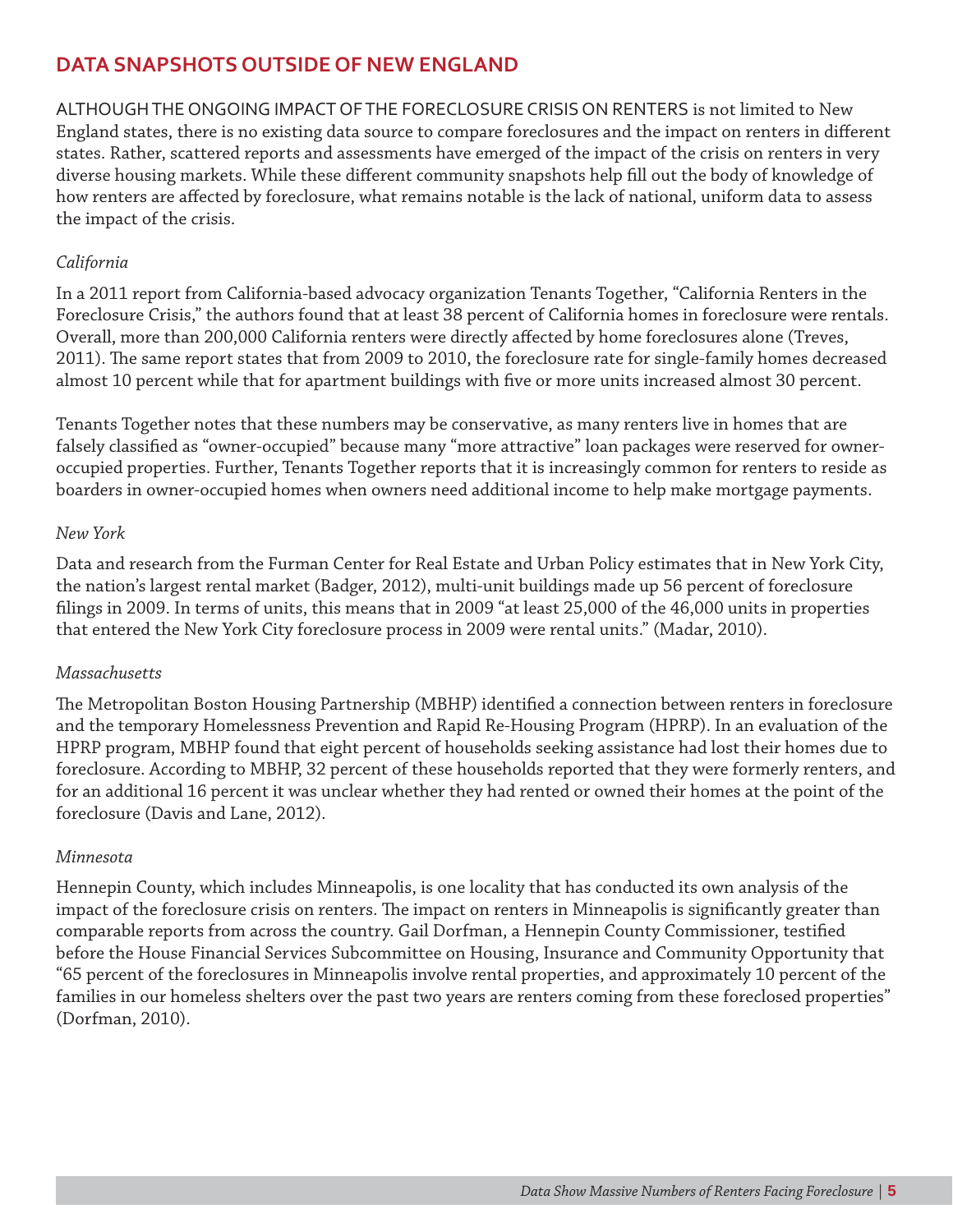## *Chicago*

The Lawyers' Committee for Better Housing (LCBH) conducted an analysis of renters in foreclosure in some Chicago neighborhoods, with a particular focus on minority and low income communities. LCBH concluded through its analysis that many "community areas" had more than 10 percent of their rental stock impacted by foreclosure over the two years examined in the analysis (Swartz and Fron, 2010).

#### *Children*

A report released jointly by the policy advocacy organization First Focus and the Brookings Institution takes a nationwide look at children affected by the foreclosure crisis and estimates that "there are three million children living in rental units directly affected by the foreclosure process." The report estimates that 11 percent of American children have been affected by the foreclosure crisis and that a third of these children are living in rental housing units (Isaacs, 2012). The report, "The Ongoing Impact of Foreclosures on Children" uses data on foreclosures of owner-occupied homes and American Community Survey (ACS) estimates to approximate how many children in renter-occupied homes are impacted by the foreclosure crisis.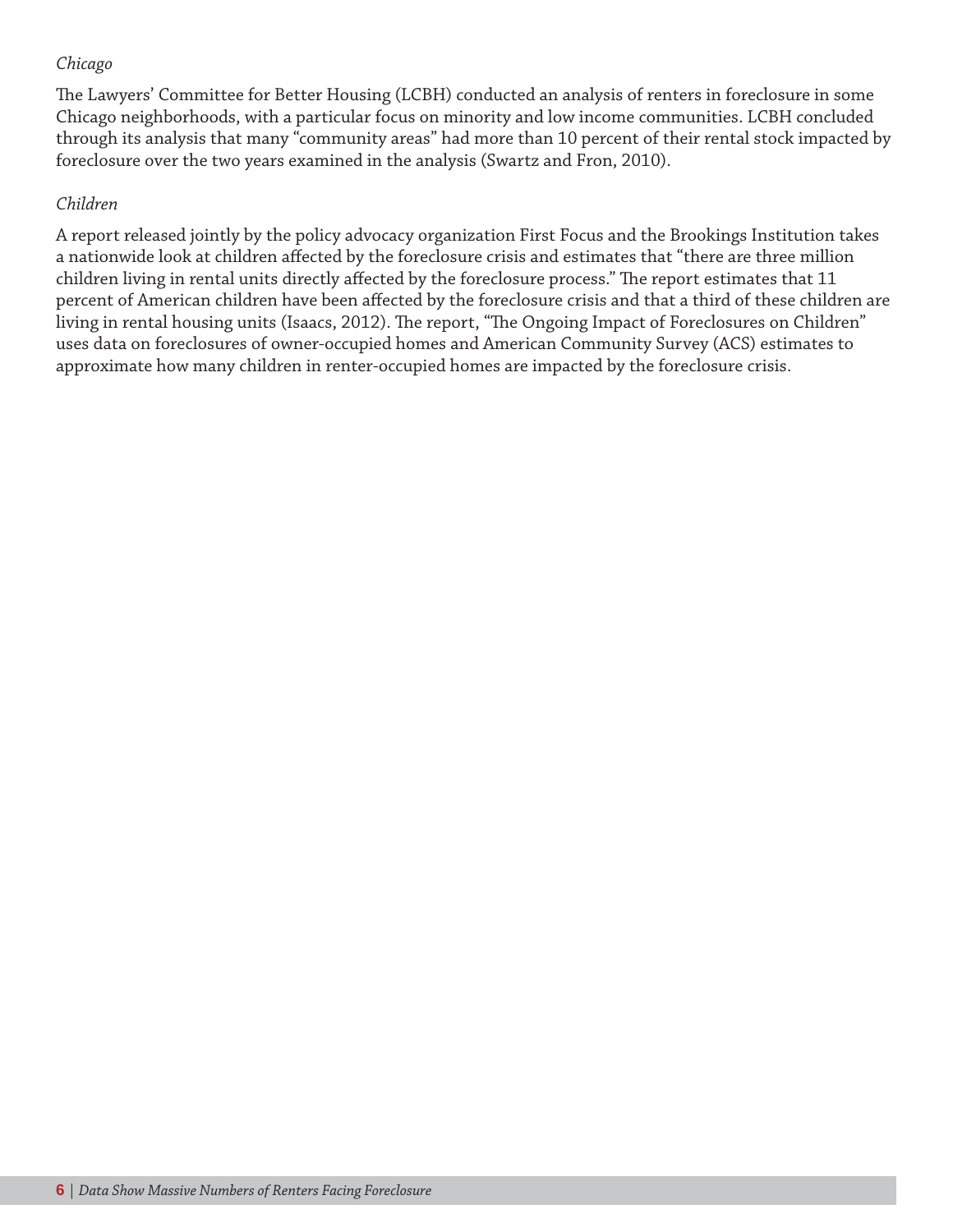# **LOW INCOME AND MINORITY COMMUNITIES CONTINUE TO BE SEVERELY IMPACTED BY THE CRISIS**

VARIOUS RECENT STUDIES SHOW THAT MINORITIES, particularly African-Americans and Latinos, continue to be disproportionately affected by the foreclosure crisis as compared to non-Hispanic Whites (Carr, Anacker, and Mulcahy, 2011).

While much of the existing research has focused on racial disproportionality in the foreclosure crisis among homeowners, NLIHC reported in 2009 that low income and minority communities, which are home to a greater percentage of renters, have been particularly affected by the foreclosure crisis (Pelletiere, 2009). Three years later this continues to be the case.

NLIHC analyzed data on foreclosures from four New England states from 2010 and the first quarter of 2011 to determine the racial and poverty characteristics of the census tracts where foreclosures occurred. $^{\text{4}}$  Based on NLIHC's analysis, the census tracts with the lowest percentage of White individuals and the highest percentage of households that are under the poverty line continue to have the highest foreclosure rates.<sup>5</sup> The foreclosure rate reached 2.72 percent in the low income, minority census tracts. This represents not only the highest foreclosure rate among all of the race and poverty categories examined by NLIHC in this analysis but also the second highest percentage point increase among census tracts in comparison to NLIHC's analysis of data from 2007 and the first quarter of 2008.

The data show a relative increase in foreclosures in what are classified as "White," low and average poverty census tracts. This finding could be explained by the fact that while the early years of the foreclosure crisis were dominated by defaults on subprime loans, increasingly, foreclosures occur due to an inability to make mortgage payments as a result of unemployment or other recession-related causes such as house price deterioration. As such, the concentration of foreclosures has declined in the minority neighborhoods that were targeted by subprime lending in the beginning of the foreclosure crisis and the years immediately preceding it (Kiviat, 2009; Armour, 2009).

Foreclosure rates are still disproportionately high in African-American neighborhoods, particularly with respect to multifamily property foreclosures. New research suggests that this might be attributed to the high level of foreclosures of investor-owned properties as compared to owner-occupant foreclosures (Gilderbloom, Ambrosius, Squires, Hanka, and Kenitzer, available online in 2012). In other words, renter-occupied properties may account for the relatively higher level of foreclosures in these neighborhoods.

Overall, NLIHC's analysis shows that in the early years of the foreclosure crisis and shortly thereafter, the highest number of completed foreclosures occurred in high-poverty neighborhoods. Multifamily properties, more often than not home to some renters, continue to make up a substantial percentage of the properties that have been foreclosed on. The following two tables below summarize data on foreclosure rates and the percentage point change in these rates as compared to the data presented in NLIHC's 2009 report.

<sup>4</sup> NLIHC tabulations of Warren Group Data of properties with an auction notice or REO status, January 2010 through March 2011 and 2010 American Community Survey (ACS) Data.<br>5 NLIHC calculates "fo

NLIHC calculates "foreclosure rate" by dividing the number of foreclosed units over total households, as opposed to households with a mortgage. This is because the Census Bureau currently only makes available data on households with a mortgage that are owner-occupied.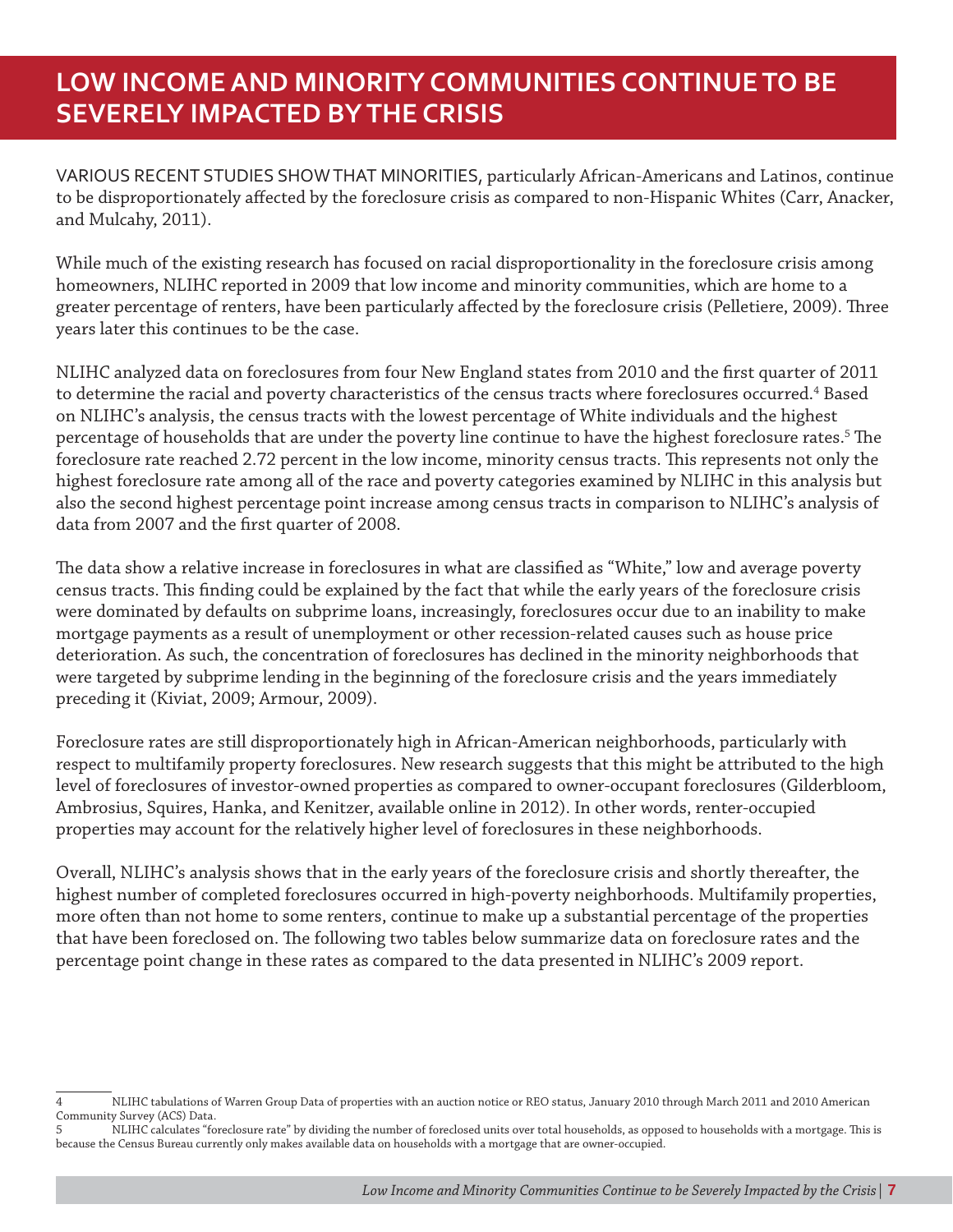#### *table 2 |* **FORECLOSURES IN NEW ENGLAND BY HOUSING TYPE AND CENSUS TRACT RACE AND POVERTY CHARACTERISTICS**

#### Foreclosure Rate (Foreclosed Units/ Total Units), January 2010 - March 2011

Percentage Point Change between the January 2007 - March 2008 Period and the January 2010 - March 2011 Period

|                    | <b>WHITE QUARTILE</b> |         | <b>MIDDLE HALF</b> |         | NON-WHITE QUARTILE |         |
|--------------------|-----------------------|---------|--------------------|---------|--------------------|---------|
|                    | Foreclosure           | % Point | Foreclosure        | % Point | Foreclosure        | % Point |
|                    | Rate                  | Change  | Rate               | Change  | Rate               | Change  |
| <b>LOW POVERTY</b> | $0.96\%$              | 0.75    | $0.89\%$           | 0.65    | $0.82\%$           | 0.30    |
| AVERAGE POVERTY    | 1.38%                 | 1.10    | 1.03%              | 0.71    | 1.40%              | 0.80    |
| HIGH POVERTY       | 1.80%                 | 1.17    | 1.99%              | 1.53    | $2.72\%$           | 1.40    |

SOURCE: *NLIHC tabulations of Warren Group Data of properties with an auction notice or REO-status, January 2010 through March 2011 and 2010 American Community Survey (ACS) Data.*

#### *table 3* | **MULTI-UNIT FORECLOSURES IN NEW ENGLAND BY HOUSING TYPE AND CENSUS TRACT RACE AND POVERTY CHARACTERISTICS**

Percentage of Foreclosed Properties that are Multifamily (Multifamily Foreclosed Properties/Total Foreclosed Properties), January 2010 - March 2011

#### Percentage Point Change in rate of Multifamily Foreclosed Properties between the January 2007 - March 2008 Period and the January 2010 - March 2011 Period

|                     | <b>WHITE QUARTILE</b>                |                   | <b>MIDDLE HALF</b>                   |                   | NON-WHITE QUARTILE                   |                   |
|---------------------|--------------------------------------|-------------------|--------------------------------------|-------------------|--------------------------------------|-------------------|
|                     | % of Foreclosed<br>Multifamily Prop. | % Point<br>Change | % of Foreclosed<br>Multifamily Prop. | % Point<br>Change | % of Foreclosed<br>Multifamily Prop. | % Point<br>Change |
| <b>LOW POVERTY</b>  | 10.8%                                | 3.80              | 10.9%                                | 2.90              | 14.21%                               | 6.21              |
| AVERAGE POVERTY     | 8.37%                                | $-1.63$           | 16.79%                               | $-0.21$           | 21.23%                               | $-9.77$           |
| <b>HIGH POVERTY</b> | 18.98%                               | $-7.02$           | 31.76%                               | $-1.24$           | 47.51%                               | $-10.49$          |

SOURCE: *NLIHC tabulations of Warren Group Data of properties with an auction notice or REO-status, January 2010 through March 2011 and 2010 American Community Survey (ACS) Data.*

NOTE: The White Quartile is the bottom quarter of tracts in each state ranked by the proportion Non-White population, the Middle Half contains tracts ranking between the 26th and 75th percentiles of tracts ranked by the proportion Non-White population, and the Non-White Quartile in the top quarter of tracts ranked by the proportion Non-White population. That is, the quarter of tracts with the highest percentage of "Non-White" residents. A tract is categorized as being "low poverty" if its poverty rate ranks in the bottom third within the state, "average" if it ranks in the middle third or "high" if it ranks in the top third.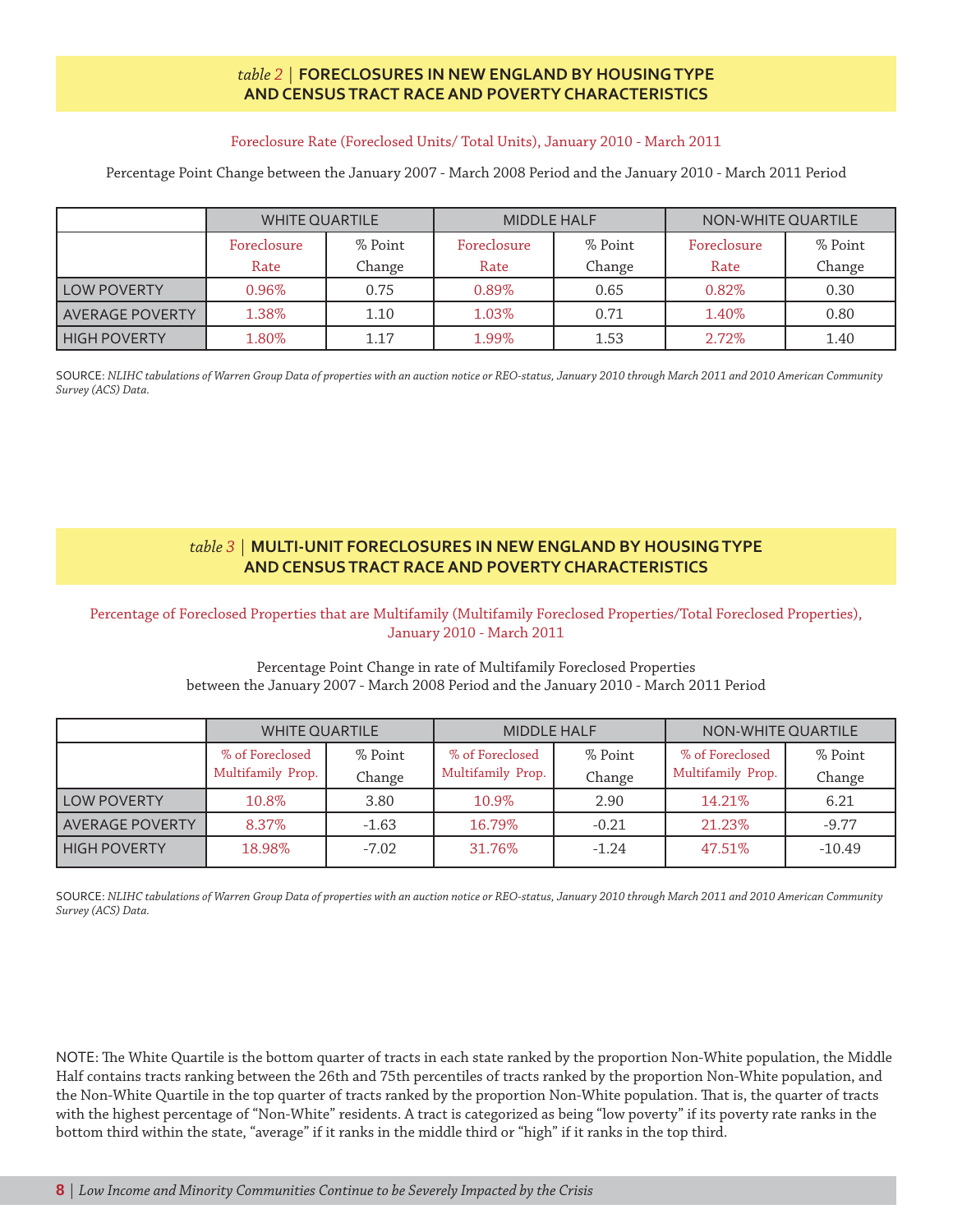# **THE PROTECTING TENANTS AT FORECLOSURE ACT WORKS**

WITHOUT A DOUBT, THE LARGEST POLICY CHANGE since the 2009 edition of "Renters in Foreclosure" is the enactment of the Protecting Tenants at Foreclosure Act (PTFA).

The PTFA (P.L. 111-22, division A, title VII) was signed into law by President Obama on May 20, 2009. Initially slated to expire at the end of 2012, the law was extended and clarified by the Dodd-Frank Act and unless extended further will now sunset at the end of 2014.

The PTFA requires the immediate successor in interest at foreclosure to provide bona fide tenants with at least 90 days' notice before requiring them to vacate the property. Tenants with a lease are allowed to occupy the property until the end of the lease term. The one exception is when the successor in interest plans to use the property as his or her primary residence, in which case the successor in interest is allowed to terminate the lease on 90 days' notice.

Since its enactment, the PTFA has been recognized as an extremely effective tool in preventing the eviction of renters due to a foreclosure. In the fall of 2011, NLIHC conducted surveys of legal service providers and housing counselors who work directly with tenants in foreclosure. Ninety-two percent of the legal service providers responded that they have used the PTFA in their advocacy for a client. Close to 90 percent of the lawyers who have used the PTFA stated that it has helped to halt or otherwise avoid an eviction in their cases. Likewise, 90 percent of housing counselors said that the PTFA has been useful in one or more of their efforts to assist tenants in foreclosure-related evictions, and 73.7 percent responded that the PTFA has helped halt or otherwise avoid an eviction of at least one of their clients.<sup>6</sup>



SOURCE: *National Low Income Housing Coalition. (2011, November). [Survey of Housing Counselors and Legal Service Providers on Renters in Foreclosure]. Unpublished raw data.*

NLIHC found through the survey that while knowledge of the PTFA is very high among legal service providers (100 percent), the law is not quite as well known among housing counselors, with only 78.3 percent of housing counselors reporting they had heard of the law.

<sup>6</sup> Eighty-two legal service providers and 153 housing counselors completed the 2011 surveys.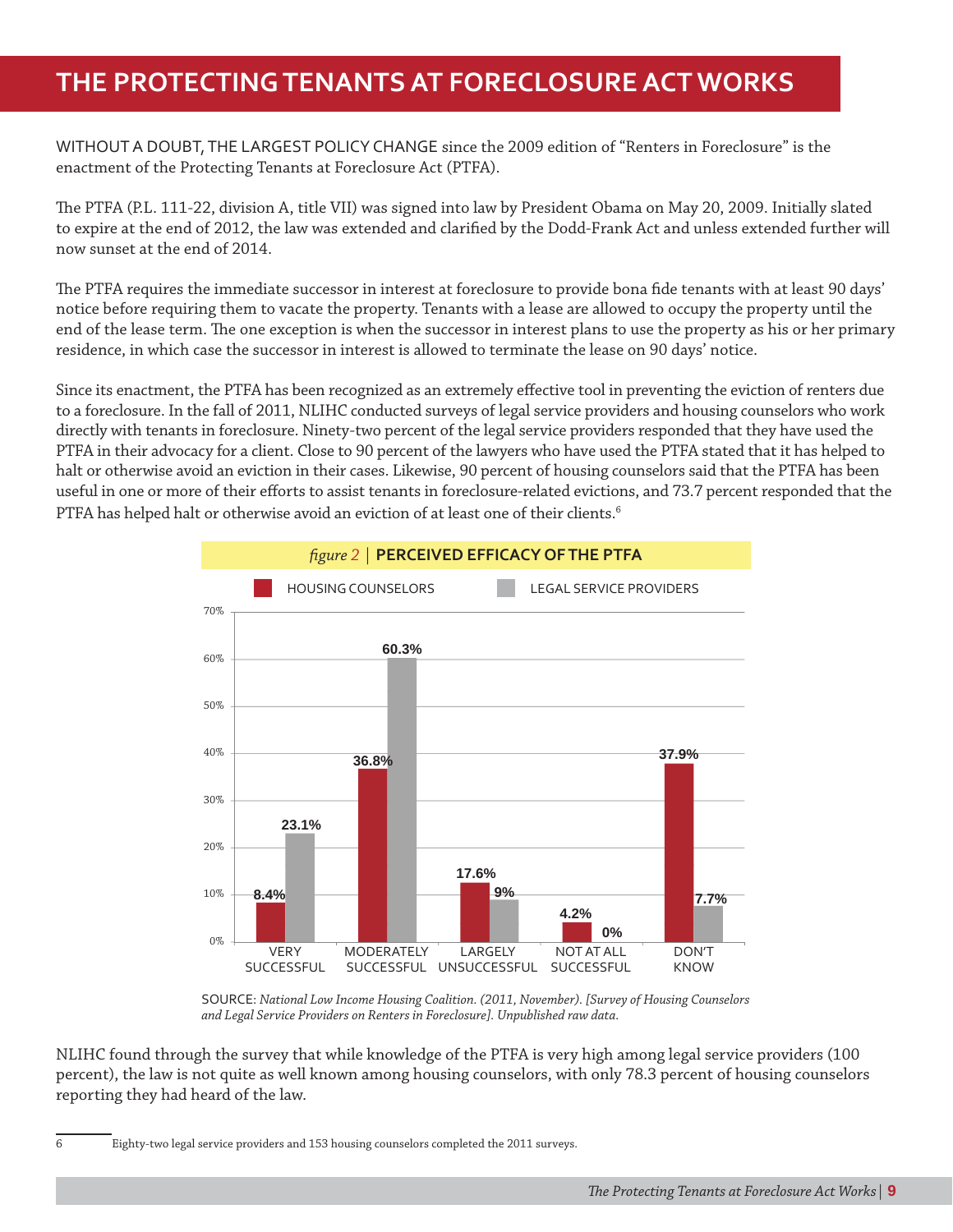Unsurprisingly, there is a considerable difference in the PTFA knowledge of professionals and that of clients. When asked how many renters seeking assistance already knew something about the PTFA before they sought professional services, 57.5 percent of housing counselors and 35.4 percent of legal service providers said that none of their clients knew of the law and its protections prior to seeking help. Thirty-six percent of counselors and 51 percent of legal service providers responded that only a few of their clients were familiar with the law. Only one legal service provider and one counselor responded that all or most of their clients knew something about the PTFA before seeking assistance.

Seventy percent of housing counselors said that of their clients who had some knowledge of the PTFA when they initially sought assistance, most knew only a little about the law and its protections. No counselor reported that most clients knew a lot about the PTFA. Further, only 6.9 percent of housing counselors reported that of their clients with prior knowledge of the PTFA, most of the information that clients had about the law was actually accurate.

NLIHC's surveys provided further insights to the impact of foreclosures on renters in addition to the impact of the PTFA. Based on responses to NLIHC's survey of housing counselors, 58.6 percent said that over the past year they have seen an increase of renters seeking assistance due to a pending foreclosure-related eviction. A third (32.8 percent) said there had been no change in the number of renters seeking assistance as compared to the previous year, a time when the foreclosure crisis was already fully underway.

Survey respondents also said that the PTFA has helped advocacy efforts in ways other than halting or preventing an eviction. Common responses included that the PTFA provides leverage to help negotiate cash-for-keys agreements, and that tenants without utilities were able to enforce orders against the bank to provide utilities in their housing unit.

In addition to the PTFA, a number of states and localities have enacted a variety of laws that supplement the PTFA, thereby providing additional layers of protection for renters. If the PTFA is not made permanent, or at a minimum the sunset date extended, protections for renters will form an uneven patchwork with a majority of states having no protection against eviction in the case of a foreclosure.



#### *map 1* | **STATE-BY-STATE LOOK AT LAWS PROTECTING TENANTS AFTER A FORECLOSURE**

SOURCE: *National Housing Law Project. (2011). "State and Local Tenant Protections: Additional State and Local Protections for Tenants in Foreclosure Situations."*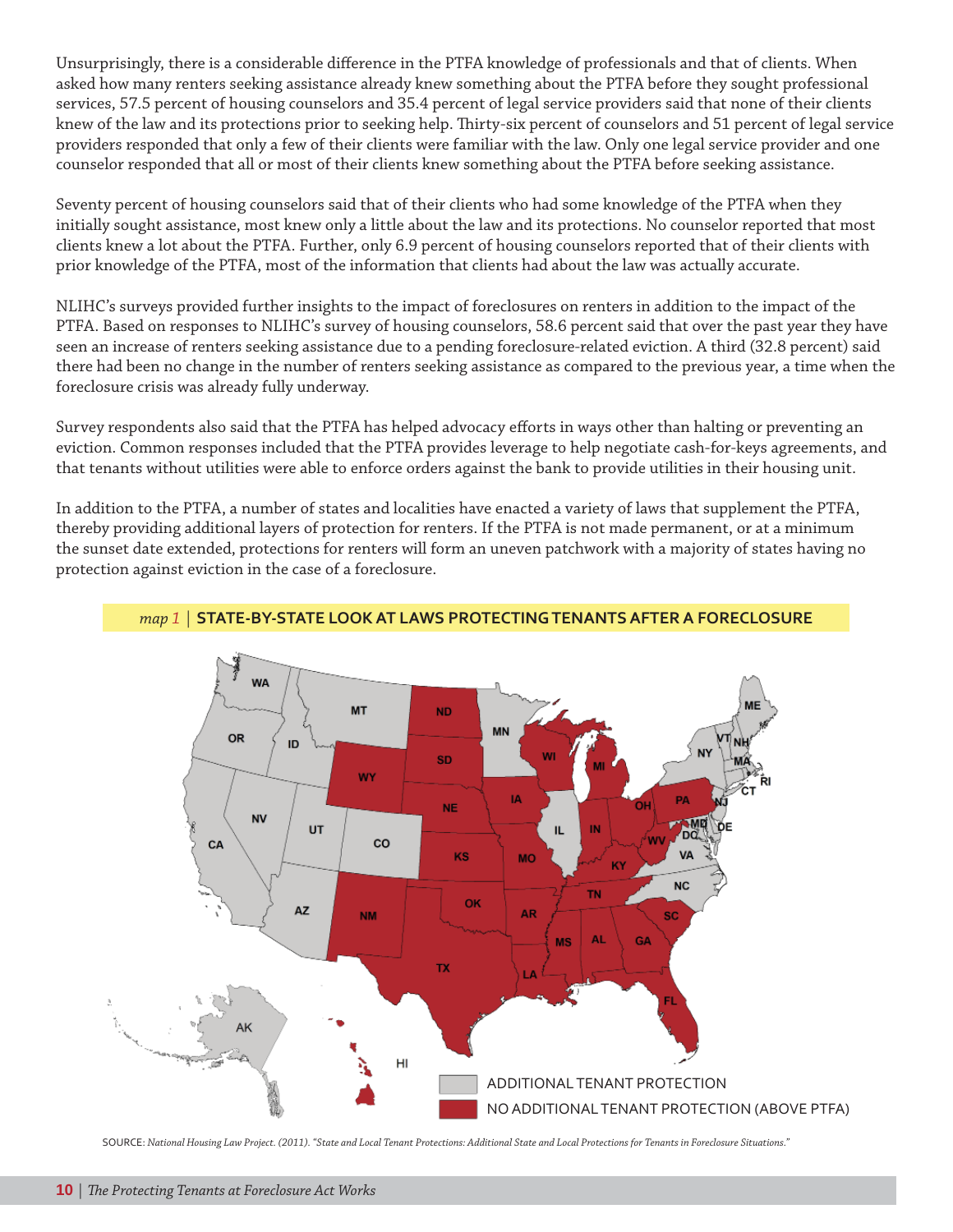## **ROLE OF REGULATORS**

Private lenders are increasingly taking the role of landlord as their REO portfolios continue to grow. As such, federal regulators are reminding these lenders of their obligations under the PTFA and are providing guidance on how the law's provisions should be addressed. In December 2011, the Office of the Comptroller of the Currency issued a reminder to the lenders that it regulates their rights and responsibilities under PTFA (Benhart, 2011). The Federal Reserve Board issued similar guidance in April 2012 (Federal Reserve Board, 2012); the Federal Deposit Insurance Corporation did so in September 2009 (Federal Deposit Insurance Corporation, 2009).

## **GOVERNMENT POLICIES FOR RENTERS IN FORECLOSURE**

Private lenders are not the only entities with large REO stocks and an obligation to comply with the PTFA. The government sponsored enterprises Fannie Mae and Freddie Mac and the Federal Housing Administration have seen their REO portfolios grow in recent years and consequently have established public and comprehensive policies regarding tenants in foreclosure. Fannie Mae, in addition to requiring compliance with PTFA, provides the option for tenants to sign a new 12-month lease with Fannie (Fannie Mae, 2010). Freddie Mac, in addition to PTFA compliance, provides the option for a month-to-month lease option for tenants and former owner-occupants. Freddie also has a cash-for-keys option for tenants who are willing to move from the property within 90 days (Freddie Mac, 2011).

## **PRIVATE LENDER POLICIES FOR RENTERS IN FORECLOSURE**

The policies of private lenders, however, are far less transparent. Tenants Together surveyed major lending institutions in its 2010 report, "Without Justification: Banks Continue Mass Displacement of Innocent Tenants after Foreclosure." Tenants Together found that "only JPMorgan Chase has rental policies approaching those of Fannie Mae and Freddie Mac" (Treves, 2011).

According to information provided to NLIHC by JPMorgan Chase in 2012, its policy is to comply with all applicative federal and state laws and local ordinances. JPMorgan Chase has also established a tenant review committee to ensure that all bona fide leases are honored. In cases where there is no bona fide lease, tenants have the option to move to a month-to-month lease. JPMorgan Chase's policy also calls for close collaboration with local counsel to ensure compliance with state and local laws that go beyond what is required by the PTFA (M. Rigdon, personal communication, December 22, 2011).

In January 2012, to gain a more comprehensive overview of lender policies, NLIHC, Tenants Together and the California Reinvestment Coalition surveyed a number of national and California-based lending institutions on their policies regarding tenants in foreclosure. The varying levels of information provided in the responses reflect the reality that PTFA compliance is unregulated.

Bank of America stated in a written response that it has established agreements with agents and property managers to require compliance with the PTFA and local laws. When Bank of America acquires a property through foreclosure, occupants are mailed a notice stating that for tenants, "if you have a bona fide lease, Bank of America will honor the terms of your lease....If you do not have a bona fide lease and/or choose to forgo relocation assistance, Bank of America will allow you to remain in the home for at least 90 days." The notice does not cite the PTFA by name, neither does it mention that there may be further, more protective state or local laws (K.D. Wade, personal communication, February 12, 2012).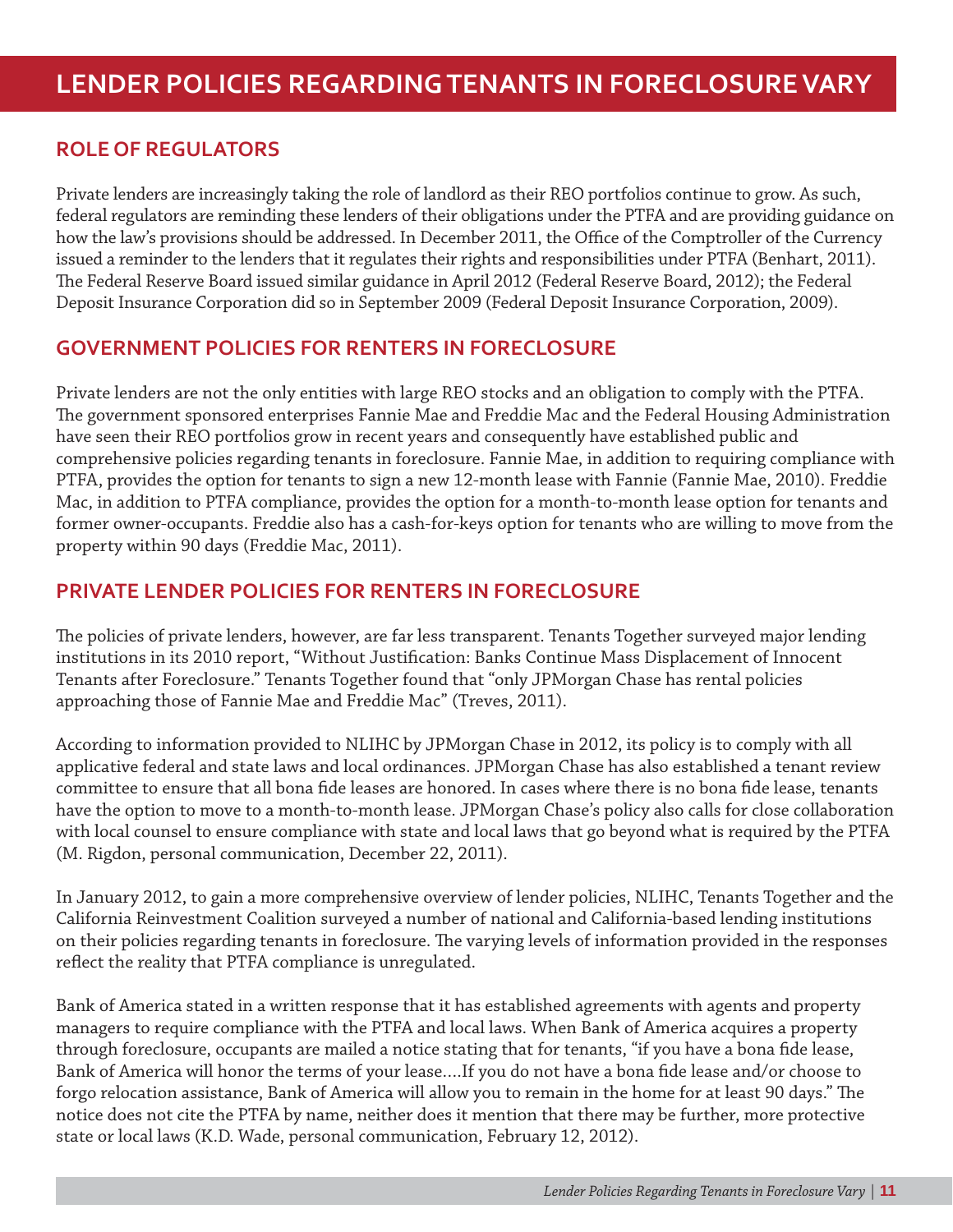Deutsche Bank (DB) said that in California, it serves as a trustee and as such does not hold REO housing stock and that such responsibilities fall upon third-party loan servicers. Deutsche Bank has informed loan servicers that they must "comply with the PTFA and all other law and regulations applicable to foreclosure and tenancy issues and requesting that they take all steps necessary to ensure that they and their personnel and agents are in full compliance with the PTFA and all applicable state laws nationwide" (G. Vaughan, personal communication, February 15, 2012).

A few smaller banks also responded. The following table lists policies of lenders as provided to NLIHC upon request. The table notes when responses and policies were not provided within three months of the requested deadline for information.

|                                       | Received response | Written affirmative<br>compliance with PTFA<br>and other state laws | New lease option | Other                                                                                                                             |
|---------------------------------------|-------------------|---------------------------------------------------------------------|------------------|-----------------------------------------------------------------------------------------------------------------------------------|
| <b>AURORA LOAN</b><br><b>SERVICES</b> |                   |                                                                     |                  |                                                                                                                                   |
| <b>BANK OF AMERICA</b>                | X                 | X                                                                   |                  |                                                                                                                                   |
| <b>CITIBANK</b>                       | X                 |                                                                     |                  | Phone call affirming PTFA<br>compliance                                                                                           |
| <b>COMERICA BANK</b>                  | X                 | X                                                                   |                  |                                                                                                                                   |
| DEUTSCHE BANK                         | X                 |                                                                     |                  | Responded that as a<br>trustee is not responsible<br>for managing foreclosure<br>activity or maintaining<br>foreclosed properties |
| JPMORGAN CHASE                        | X                 | X                                                                   | X                |                                                                                                                                   |
| <b>US BANK</b>                        | X                 |                                                                     |                  |                                                                                                                                   |
| <b>WELLS FARGO BANK</b>               | X                 |                                                                     |                  | May provide offer of<br>financial relocation<br>assistance, option to<br>purchase property                                        |

#### *table 4* | **LENDER POLICIES REGARDING TENANTS AT FORECLOSURE**

To fill the role that typically is attributed to a regulator or overseeing entity, nonprofit organizations, including the National Law Center on Homelessness and Poverty (NLCHP), the National Housing Law Project and NLIHC often work with lending institutions and the government sponsored enterprises to ensure that notices and other documents are complaint with the PTFA. NLCHP has also partnered with organizations, including the National Association of Realtors (NAR), to provide guidance on how property managers, landlords and others should proceed in areas where the PTFA is silent (National Association of Realtors, 2011).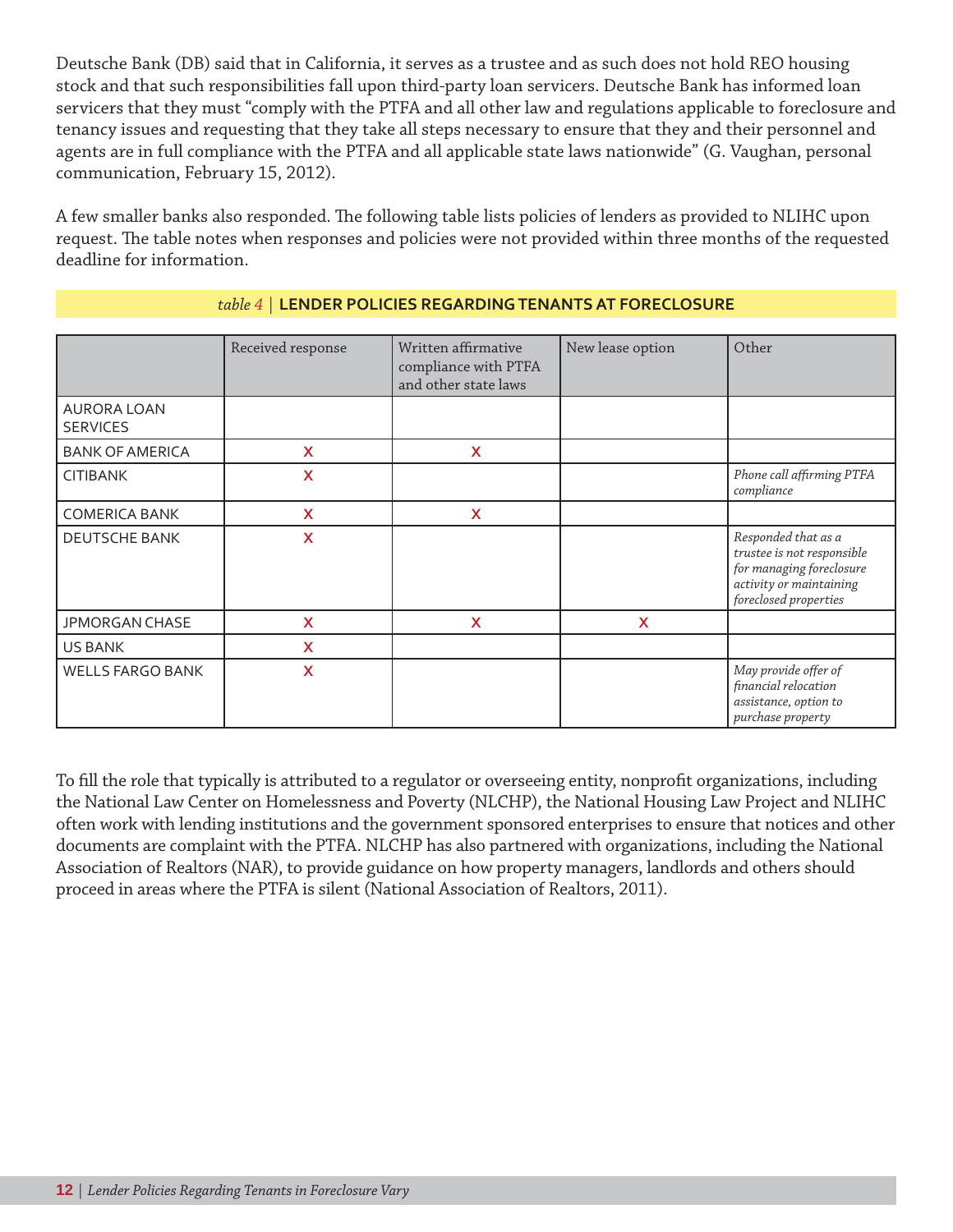# **INSUFFICIENT MAINTENANCE CREATES NEW RISKS AND CHALLENGES**

WHILE FINDING THAT PTFA IMPLEMENTATION AND COMPLIANCE remains an ongoing issue, NLIHC's surveys of housing counselors and legal service providers also found that the insufficient maintenance of foreclosed properties is a growing concern (NLIHC, November 2011). Whether the insufficient maintenance is intentional or not, the end result is the same: further losses from the affordable housing stock (DiPasquale, 2011).

Many survey respondents, when asked how the PTFA could be improved, discussed how utility cutoffs during a foreclosure can have the same impact on a tenant as eviction. Often, respondents reported that it is unclear who is responsible for maintaining a rental property after a foreclosure, particularly in the case of utilities in multi-unit buildings (NLIHC, November 2011). The impact of insufficient maintenance in buildings could have dire consequences. The Joint Center for Housing Studies warned that, "rather than eviction, the primary risk to tenants from the multifamily debt crisis is that property owners will fail to invest adequately in their buildings and that housing will decline" (Joint Center for Housing Studies, July 2011).

Contributing to the problem is the growing REO stock held by private lenders who previously did not serve as landlords in any sort of major capacity. In the case where the lender serves as a trustee for a property and a third party is assigned for building maintenance issues, it can be even more difficult for tenants to ascertain who is responsible for building maintenance (Badger, 2012). In some cases, renovations that were in progress when a foreclosure occurred are not completed, even years after a property was acquired by a bank, creating safety hazards (Shahani, 2012).

The Office of the Comptroller of the Currency (OCC) has issued formal guidance to lenders clarifying their responsibilities with respect to the maintenance of their REO stock and obligations under the PTFA (Benhart, 2011); the Federal Reserve Board followed suit in April 2012. The Federal Deposit Insurance Corporation's guidance is focused on the PTFA and does not expand in detail on the responsibilities of lending institutions as landlords. While the guidance offered by OCC and the Federal Reserve is helpful and welcome in response to the maintenance of growing REO portfolios, the government continues to lack an enforcement mechanism to ensure compliance with these obligations.

Several states are in the process of developing guidance to help ensure compliance with housing codes (Shahani, 2012). Further federal action, either through legislation or through administrative policy, must clarify the obligations of servicers to adequately maintain their REO stock and provide utilities and other services to the tenants who continue to live in these REO properties. Servicers must also make their policies regarding tenants at foreclosure transparent and must also actively ensure compliance with the PTFA and any other applicable state and local laws.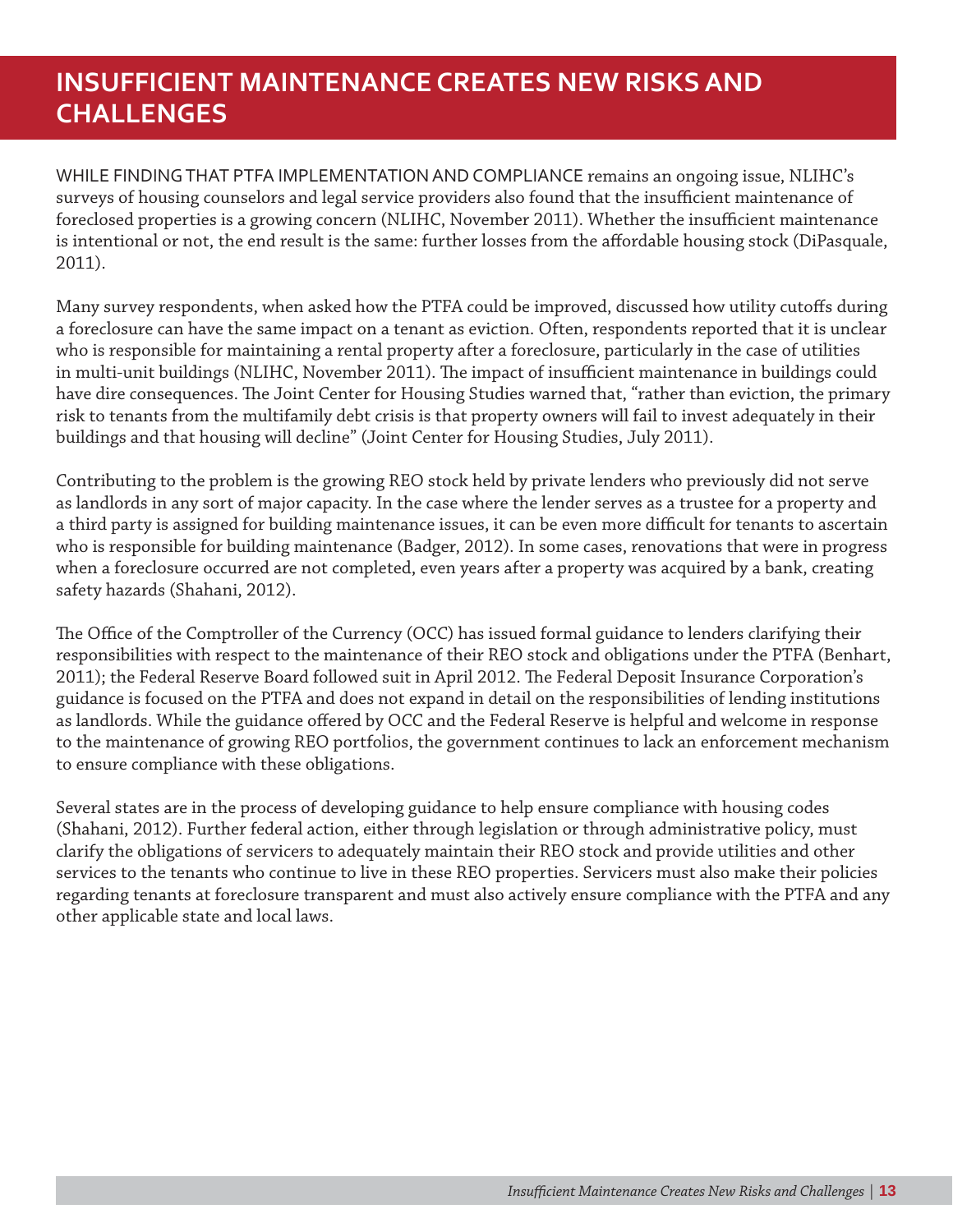# **THE FORECLOSURE CRISIS CONTINUES TO EXACERBATE PRE-EXISTING HOUSING MARKET IMBALANCES**

IN 2009, NLIHC REPORTED THAT THE FORECLOSURE CRISIS has exacerbated pre-existing rental imbalances. This continues to be the case nearly three years later. With research that indicates that the crisis has not even reached the halfway mark, policy interventions are needed to address the impact that these imbalances have on renter households (Gruenstein Bocian and Quercia, 2011).

In a white paper, the Federal Reserve Bank identifies the three key forces in the housing market as "a persistent excess supply of vacant homes on the market, many of which stem from foreclosures; a marked and potentially long-term downshift in the supply of mortgage credit; and the costs that an often unwieldy and inefficient foreclosure process imposes on homeowners, lenders, and communities" (Bernanke, 2012).

In response to declining homeownership rates, in part caused by the forces described by the Federal Reserve Bank white paper, rental markets are strengthening in many areas (Bernanke, 2012). According to the January 31 Housing Vacancy Survey issued by the U.S. Census Bureau, the "homeownership rate was 0.5 percentage points lower than the fourth quarter 2010 rate (66.5 percent) and 0.3 percentage points lower than the rate last quarter (66.3 percent)." As more households become renters, rents increase.

Further, since late 2009, the national vacancy rate on multifamily rentals has steadily declined, albeit with some stabilization in 2011 (Bernanke, 2012; Callis and Kresin, 2012). However, as the new supply of multifamily units is not expected to increase in line with demand, the expectation is that sharp increases in rents could be in the pipeline (Joint Center for Housing Studies, 2011). Demand is increasing for single-family rental units as well. The Joint Center for Housing Studies reports that "the number of renters living in single-family homes increased by 1.7 million between 2005 and 2009." Further, while the number of single-family rental properties has increased, the vacancy rate for these properties is unchanged (Joint Center for Housing Studies, July 2011).

## **TIGHTENING RENTAL MARKETS ARE WORSENING THE ONGOING SHORTAGE OF HOUSING AFFORDABLE TO EXTREMELY LOW INCOME PEOPLE**

NLIHC's research shows that, in 2010, there were approximately 40 million renter households in the United States. One in four, 9.8 million, had incomes that can be classified as extremely low (ELI) using HUD categories. This is an increase of almost 200,000 ELI households between 2009 and 2010. However, the supply of rental units affordable to ELI households, which was already woefully inadequate to meet this need, decreased from 2009 to 2010 by over 200,000 units. In 2010, the true deficit of rental units that were aff ordable and available to these households reached 6.8 million (NLIHC, March 2012).

Given the ongoing market imbalances and shortage of affordable housing, future federal responses to the foreclosure crisis must not only prevent foreclosures but must also try to correct these imbalances to help improve neighborhood stability.

## **REO-TO-RENTAL PROVIDES AN OPPORTUNITY TO ADDRESS THESE IMBALANCES**

While renters are directly affected by the foreclosure crisis when the rental properties in which they live are foreclosed on, the impacts of the foreclosure crisis have also worsened the other housing crisis: the shortage of housing affordable to ELI renters.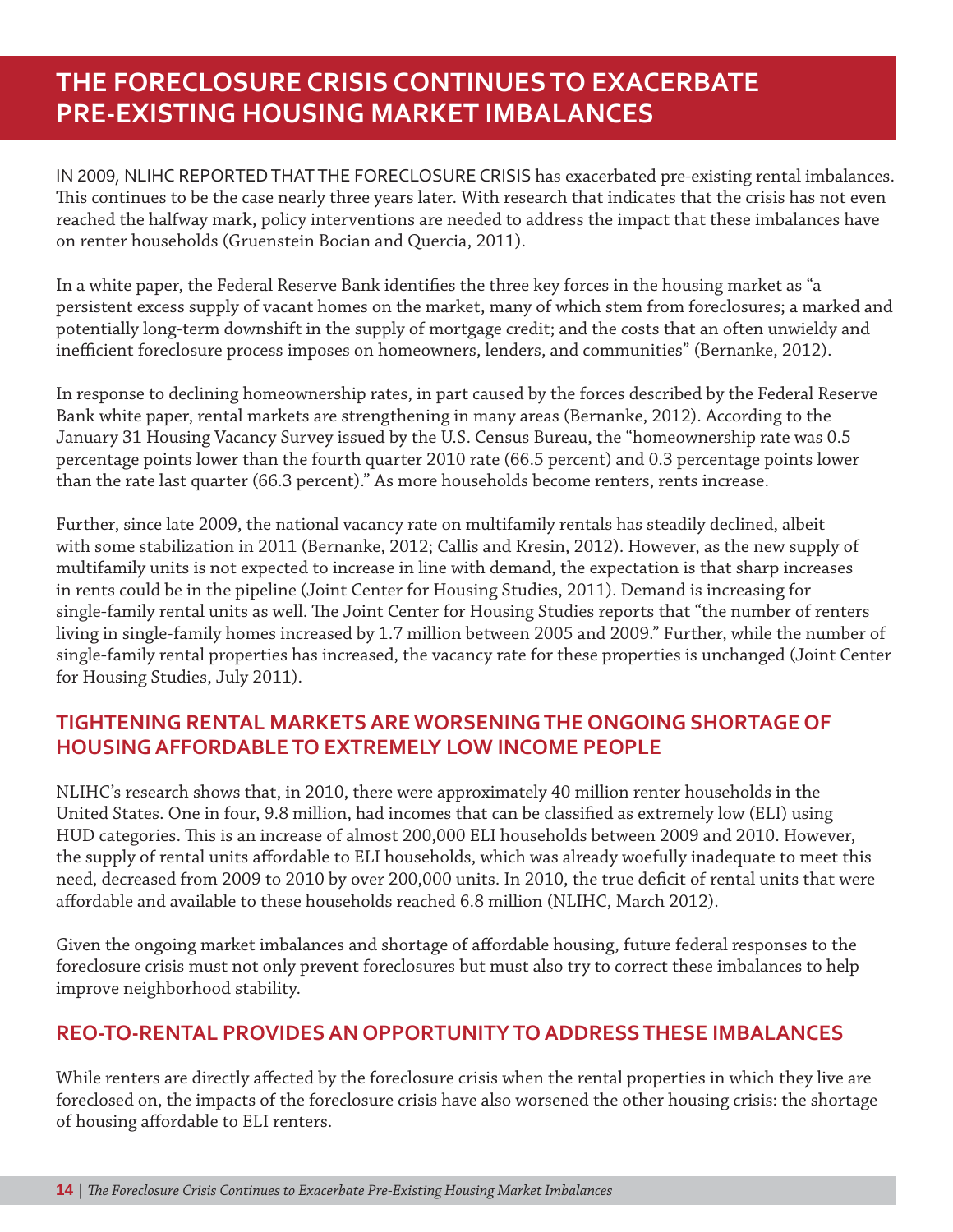There is now a surplus of REO-properties, due to the magnitude of the foreclosure crisis and the languishing home sales market. In August 2011, the Federal Housing Finance Agency (FHFA), HUD, and the Department of the Treasury released a request for information (RFI) on how the government sponsored enterprises Fannie Mae and Freddie Mac and the Federal Housing Administration could convert a portion of their REO stock, previously unavailable for sale or for rent, into rentals (Federal Housing Finance Agency, 2011).

On February 1, 2012, President Obama launched a government REO-to-rental program through the announcement of the first of what may be several pilot programs. While support for affordable housing was one of the items that FHFA, HUD and the Department of the Treasury included as a strategy to help meet the objectives listed in the RFI, the pilot to date does not include an affordability focus (Federal Housing Finance Agency, 2012).

Advocates and the administration, particularly through the FHFA, HUD and the Department of the Treasury (the agencies charged with implementing such an effort), must actively promote policies that ensure that a portion of the properties are made affordable to the ELI population. It is difficult to make these properties affordable without some type of federal subsidy. As such, NLIHC recommends that \$1 billion be allocated to the National Housing Trust Fund as an initial capitalization to help make this housing affordable (NLIHC, September 2011).

While at the time of this writing the discussion of the REO-to-rental efforts did not include an affordability component, such a program would provide a unique opportunity to address the shortage of housing affordable to ELI renters. The RFI is focused on single-family properties, but an even greater impact could be reached if multifamily REOs were considered as part of the stock.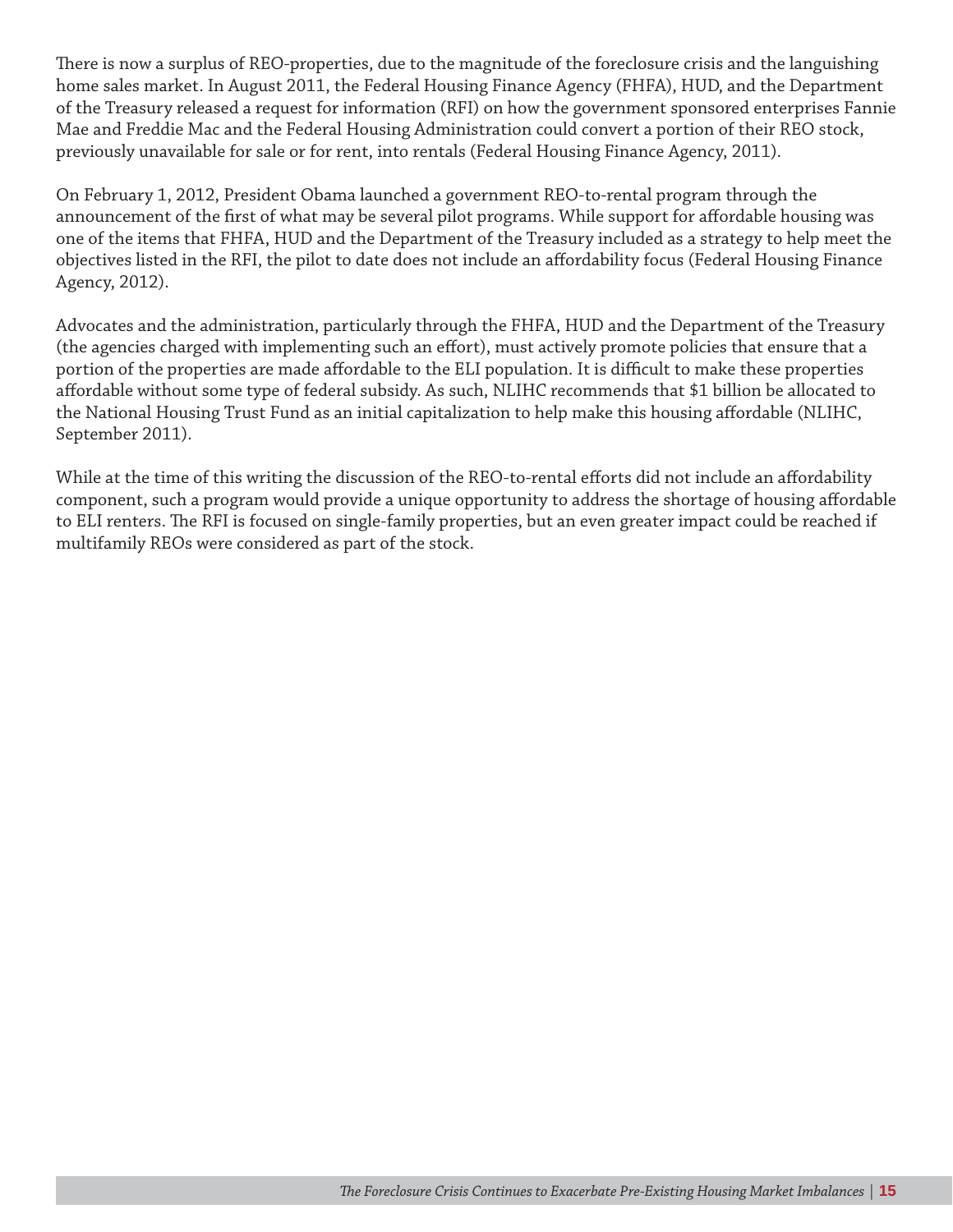**1** | The federal Protecting Tenants at Foreclosure Act (PTFA) must be made permanent. Evidence shows that the PTFA has been a useful tool in ensuring housing stability for renters who live in properties that have been foreclosed on. However, as mounting evidence shows that the foreclosure crisis has not even reached its halfway mark, the arbitrary PTFA sunset date must be removed to ensure that tenants are protected no matter when a foreclosure occurs.

Representative Keith Ellison (D-MN) has introduced legislation, H.R. 3619, the Permanently Protecting Tenants at Foreclosure Act, that would remove the sunset and would add a private right of action to provide an enforcement mechanism to the legislation. Congress must enact this legislation immediately.

**2** | Congress should charge an agency, such as the Consumer Federal Protection Bureau (CFPB), with overseeing the implementation of PTFA. Currently no federal agency has this charge.

**3** | Foreclosure data, including occupancy status and tenure information, must be made publicly available at the national level.

The Dodd-Frank Act (Section 1447) charged HUD, in consultation with federal financial regulatory agencies, with the creation of a publicly available database on foreclosures and defaults on mortgage loans. However, the required rulemaking to implement the law has not yet been initiated by HUD or the CFPB.

While HUD monitors foreclosures using a variety of private sources (Young, 2012), these sources are costly and do not include data on whether properties are owner or renter occupied. While the current budget environment is difficult, it is critical that the federal government make available data on the extent and nature of the crisis and who is feeling its effect.

**4** | Further federal action, either through legislation or through administration policy, must clarify the obligations of servicers to adequately maintain their REO stock and provide utilities and other services to the tenants who continue to live in them.

**5** | Efforts to convert REO properties into rentals must include a set-aside for housing affordable to extremely low income households.

NLIHC recommends that \$1 billion be provided to the National Housing Trust Fund to help make these properties affordable.

The foreclosure crisis's most obvious and visible impact on renters is when the renters' homes have been foreclosed on. But the secondary effects of the crisis, such as falling home prices and tightening rental markets, have worsened what was an absolute shortage of housing affordable to the poorest Americans.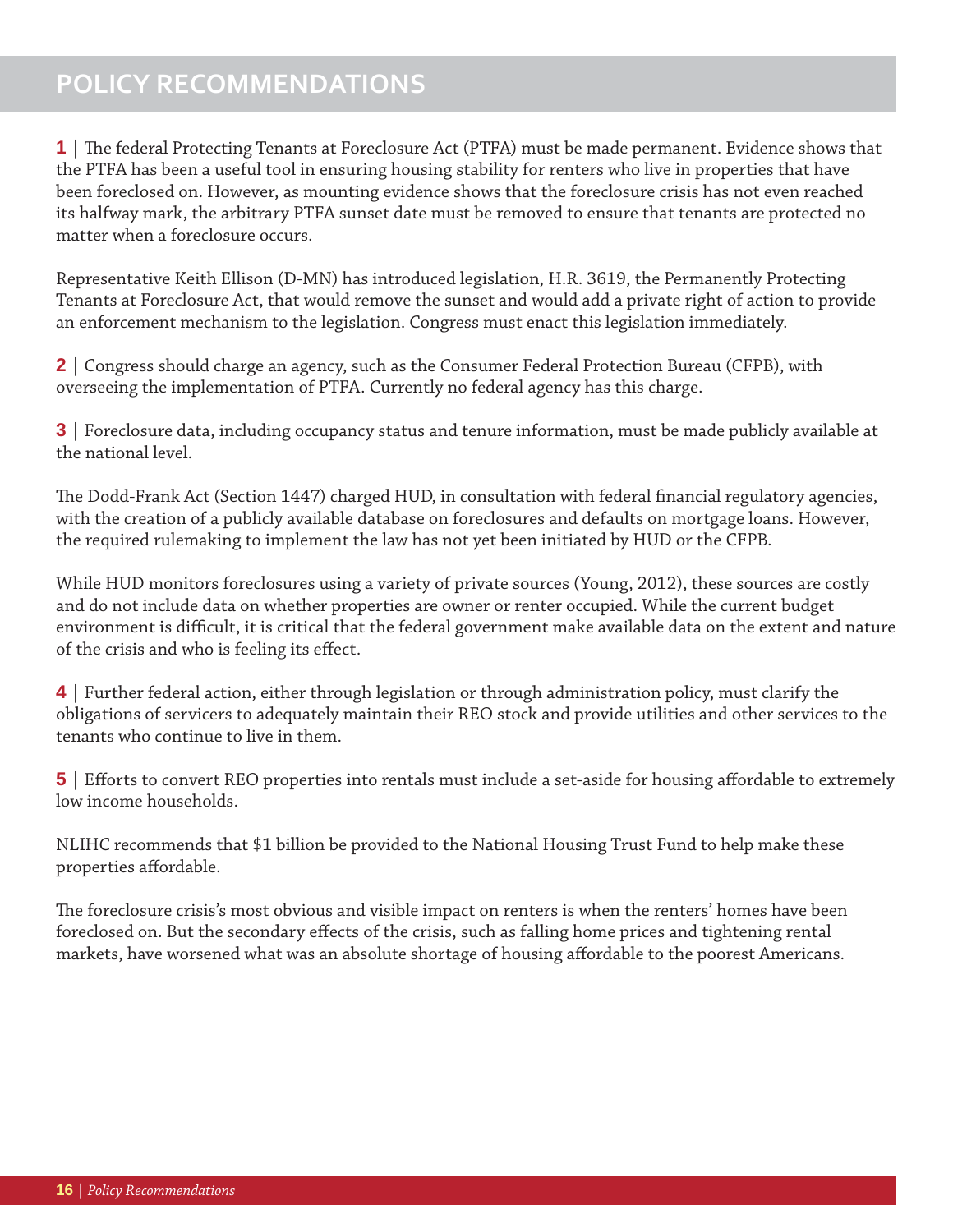# **CONCLUSION**

WHILE IMPORTANT STEPS TO PROTECT TENANTS IN FORECLOSURE have been taken in recent years, the federal response continues to be inadequate. The PTFA must be made permanent, and enforcement mechanisms must be added to the law. To reach this goal, Congress must quickly enact H.R. 3619 to ensure that tenants are not left vulnerable after the PTFA's 2014 sunset date. A federal entity such as the CFPB must be tapped to oversee implementation of the law.

With the foreclosure crisis only at its halfway mark, and renters continuing to be adversely affected by the crisis, existing law is not enough. Years of depressed home prices have burdened communities distressed with large numbers of bank-owned properties that are often left vacant. While the REO-to-rental pilots are commendable and much needed, the effort will be a lost opportunity if there is no affordability component to the program.

The crisis has only worsened the existing shortage of housing affordable to extremely low income people, who also are disproportionately living in properties that are being foreclosed on. Now is the time for Congress to take action on the dual goals of strengthening protections for renters in foreclosure and ending the shortage of housing affordable to extremely low income people.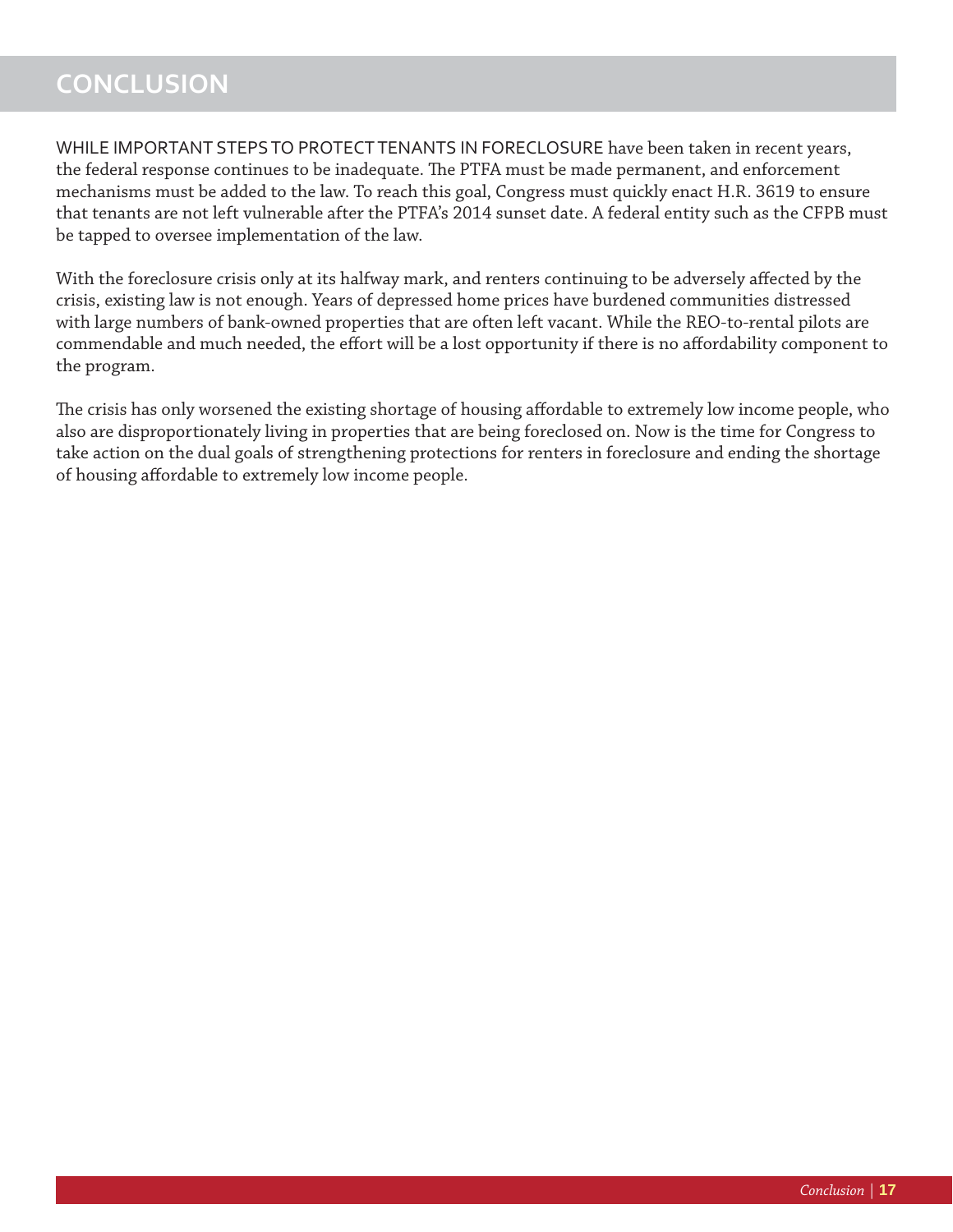# **REFERENCES**

Armour, S. (2009, June 9). Foreclosure crisis spreads from subprime to prime mortgages. *USA TODAY*. Retrieved from http://www.usatoday.com/money/economy/housing/2009-06-08-home-loan-foreclosures-subprime\_N.htm.

Badger, E. (2012, March 6). What Happens to A Foreclosed New York Apartment Building? The Atlantic Cities. Retrieved from http://www.theatlanticcities.com/housing/2012/03/what-happens-foreclosed-new-york-apartmentbuilding/1408.

Benhart, D. (2011). Guidance on Potential Issues with Foreclosed Residential Properties. Retrieved from http://www. occ.treas.gov/news-issuances/bulletins/2011/bulletin-2011-49.html.

Bernanke, B. (2012). The U.S. Housing Market: Current Conditions and Policy Considerations (White Paper). The Federal Reserve System. Retrieved from http://federalreserve.gov/publications/other-reports/fi les/housing-whitepaper-20120104.pdf.

Callis, R. and Kresin, M. (2012, January). *Residential Vacancies and Home Ownership in the 4th Quarter 2011*. Washington, D.C.: Census Bureau. Retrieved fromhttp://www.census.gov/hhes/www/housing/hvs/qtr411/files/q411press.pdf.

Carr, J., Anacker, K., and Mulcahy, M. (2011). The Foreclosure Crisis and its Impact on Communities of Color. National Community Reinvestment Coalition. Retrieved from http://www.ncrc.org/resources/reports-and-research/item/665 white-paper-the-foreclosure-crisis-and-its-impact-on-communities-of-color.

Davis, T. and Lane, T. (2012). Rapid Re-Housing of Families Experiencing Homelessness in Massachusetts: Maintaining Housing Stability. Metropolitan Boston Housing Partnership. Retrieved from http://www.umb.edu/editor\_uploads/ images/centers\_institutes/center\_social\_policy/CSP-HPRP\_Report\_2012\_fi nal.pdf.

DiPasquale, Denise. (2011). Rental Housing: Current Market Conditions and the Role of Federal Policy. *Cityscape: A Journal of Policy Development and Research*. 13 (2), 57-70.

Dorfman, G. (2010). Testimony before the House Subcommittee on Housing and Community Opportunity. Retrieved from http://financialservices.house.gov/media/file/hearings/111/dorfman\_testimony.pdf.

Fannie Mae. (2010). Fannie Mae's REO Tenant-in-Place Rental Policy FAQs. Retrieved from http://www.fanniemae. com/resources/file/help/pdf/rental\_faqs.pdf.

Federal Deposit Insurance Corporation. (2009). Financial Institution Letter FIL-56-2009. Retrieved from http://www.fdic.gov/news/news/financial/2009/fil09056.pdf.

Federal Housing Finance Agency. (2011). Request for Information: Enterprise/FHA REO Asset Disposition. Retrieved from http://www.fhfa.gov/webfiles/22366/RFIFinal081011.pdf.

Federal Housing Finance Agency. (2012). FHFA Announces Pilot REO Property Sales in Hardest-Hit Areas. Retrieved from http://www.fhfa.gov/webfiles/23403/REOPR22712F.pdf.

Federal Reserve Board. (2012). Federal Reserve Policy Statement on Rental of Residential Other Real Estate Owned Properties. Retrieved from http://www.federalreserve.gov/newsevents/press/bcreg/bcreg20120405a1.pdf.

Freddie Mac. (2011). REO Rental Options—Freddie Mac. Retrieved March 13, 2012, from http://www.freddiemac.com/ homeownership/after\_foreclosure/reo\_rental\_options.html.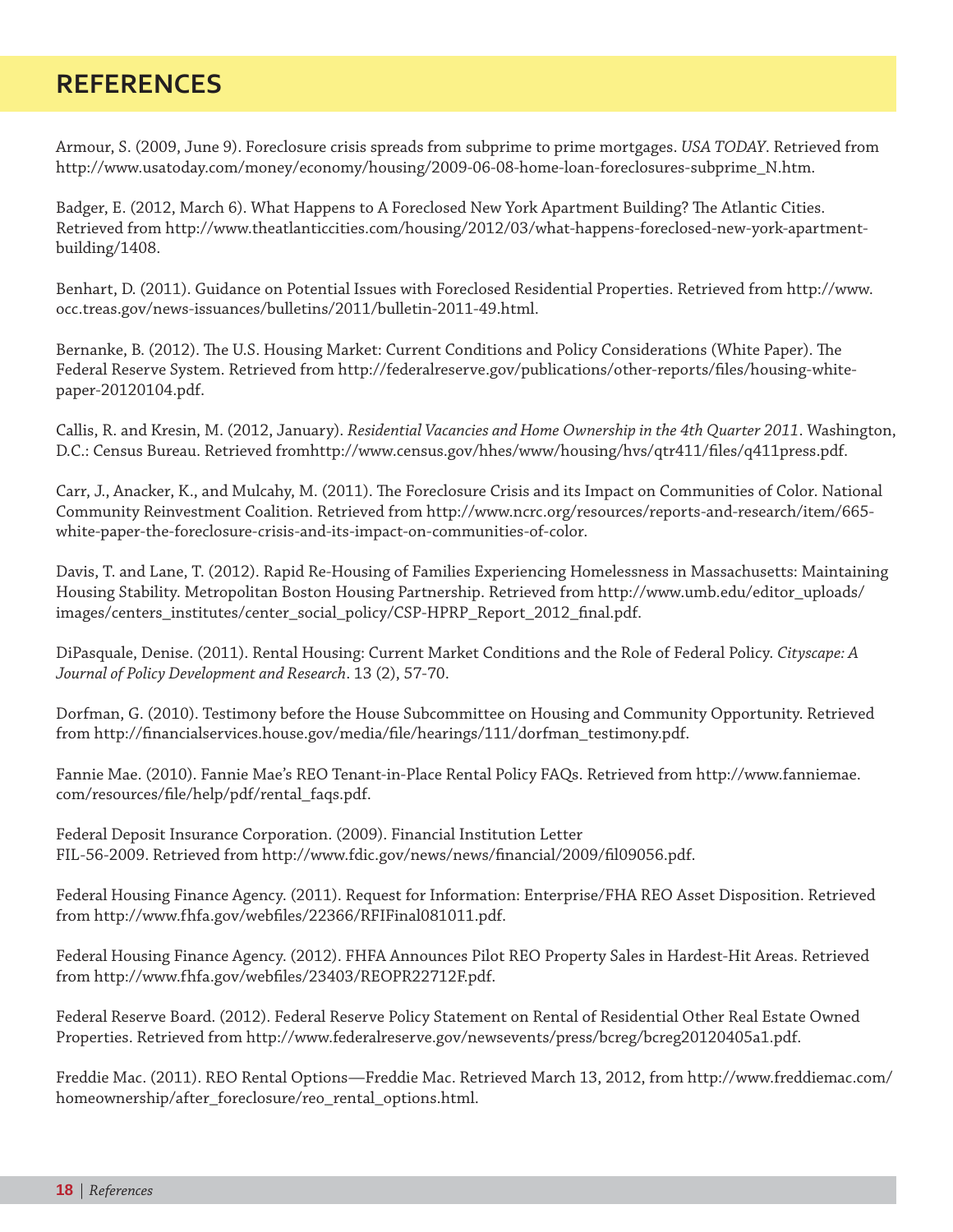Gilderbloom, J., Ambrosius, J., Squires, G., Hanka, M., and Kenitzer, Z. (2012). Investors: The Missing Piece in the Foreclosure Racial Gap Debate. Forthcoming in the *Journal of Urban Affairs*.

Gruenstein Bocian, D., and Quercia, R. (2011). Lost Ground, 2011: Disparities in Mortgage Lending and Foreclosures. Center for Responsible Lending. Retrieved from http://www.responsiblelending.org/mortgage-lending/researchanalysis/lost-ground-2011.html.

Isaacs, J. (2012). The Ongoing Impact of Foreclosures on Children. Brookings Institution and First Focus. Retrieved from http://www.firstfocus.net/library/reports/the-ongoing-impact-of-foreclosures-on-children.

Joint Center for Housing Studies. (2011). *America's Rental Housing: Meeting Challenges, Building on*  Opportunities. Harvard University. Retrieved from http://www.jchs.harvard.edu/sites/jchs.harvard.edu/files/ americasrentalhousing-2011.pdf.

Joint Center for Housing Studies (2011, July). *Rental Market Stresses: Impacts of the Great Recession on Affordability and Multifamily Lending*. Washington, D.C.: What Works Collaborative.

Kiviat, B. (2009, February 21). Housing Crisis Moves Beyond Subprime Borrowers. *Time*. Retrieved from http://www. time.com/time/business/article/0,8599,1880968,00.html.

Madar, J. (2010) Recent Foreclosure Trends in New York City. Furman Center for Real Estate & Urban Policy. Retrieved from http://furmancenter.org/files/testimonies/Mader\_NYC\_Renters\_in\_Foreclosure\_Recent\_Data\_and\_Policy\_ Context\_QUEENS\_9\_29\_10.pdf.

National Association of Realtors. (2011). Tenant Protection Provisions Contained in Public Law 111-22. Washington, D.C.: Author.

National Housing Law Project. (2011). State and Local Tenant Protections: Additional State and Local Protections for Tenants in Foreclosure Situations. NHLP.org. Retrieved March 13, 2012, from http://www.nhlp.org/node/1341.

National Low Income Housing Coalition. (2011, September). "NLIHC Submits Comments on Proposed Use of REO Properties." *Memo to Members*. Washington, D.C.: Author. Retrieved from http://nlihc.org/article/nlihc-submitscomments-potential-use-reo-properties.

National Low Income Housing Coalition. (2011, November). [Survey of Housing Counselors and Legal Service Providers on Renters in Foreclosure]. Unpublished raw data.

National Low Income Housing Coalition. (2012, March). *Out of Reach 2012: America's Forgotten Housing Crisis*. Washington, D.C.: Author.

National Low Income Housing Coalition. (2012, April). *Renters in Foreclosure Fact Sheet*. Washington, D.C.: Author. Retrieved from http://nlihc.org/sites/default/files/RIF\_FS.pdf.

Noguchi, Yuki. (2012, March 16). Foreclosure Influx Causes Backlog in Some States. Retrieved from http://www.npr. org/2012/03/16/148685887/foreclosure-influx-causes-backlog-in-some-states.

Pelletiere, D. (2009). *Renters in Foreclosure: Defining the Problem, Identifying Solutions*. Washington D.C.: National Low Income Housing Coalition. Retrieved from http://nlihc.org/sites/default/files/Renters-in-Foreclosure-2009.pdf.

RealtyTrac. (2012). Foreclosure Laws and Procedures by State. Retrieved from http://realtytrac.com/foreclosure-laws/ foreclosure-laws-comparison.asp.

Swartz, M. and Fron, P. (2011). Banks Avoid Foreclosure Laws, Uproot Renters: A Call for Enforcement of Tenant Protections. Retrieved from http://lcbh.org/wp-content/uploads/2011/06/2010-LCBH-Foreclosure-Report\_Final.pdf.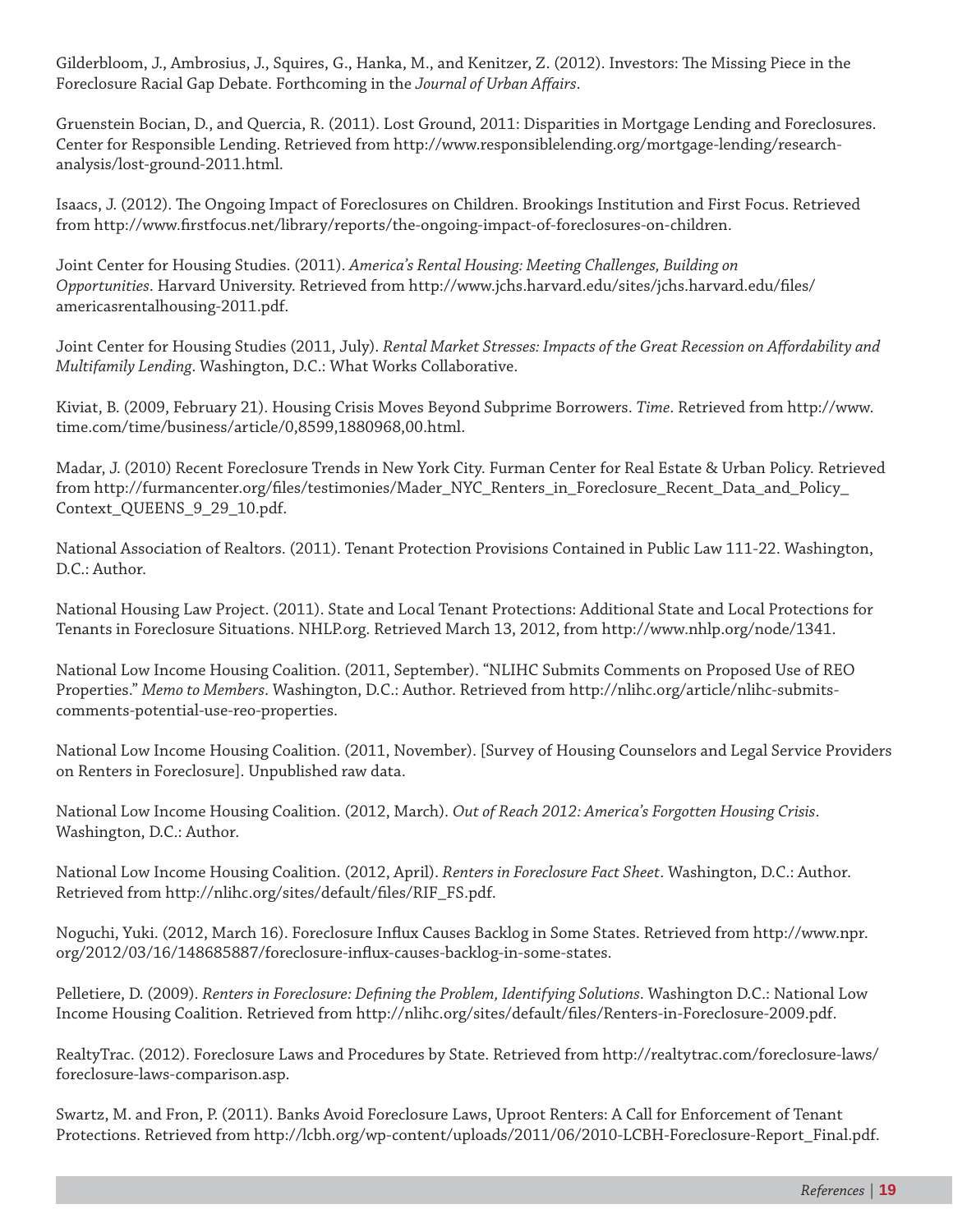Shahani, A. (2012). With Banks As Landlords, Some Tenants Neglected. NPR.org. Retrieved March 13, 2012, from http://m.npr.org/story/147160871?url=/2012/02/23/147160871/with-banks-as-landlords-some-tenants-neglected.

Taylor, J. (2011). The Recession and Older Americans: Where Do We Go From Here? (Testimony). Washington D.C.: NCRC. Retrieved from http://www.ncrc.org/images/stories/mediaCenter\_testimony/testimony\_help\_wc-10.31.11.pdf.

Treves, G. (2011). *California Renters in the Foreclosure Crisis (Th ird Annual Report)*. California: Tenants Together. Retrieved from http://tenantstogether.org/downloads/Th ird%20Annual%20Report,%20California%20Renters%20 in%20the%20Foreclosure%20Crisis.pdf.

U.S. Census Bureau. (2010). American Community Survey, Table B25032. Washington, D.C.: Author.

Wardrip, K.E., Pelletiere, D. (2008). *Research Note #08-10, Properties, units and tenure in the foreclosure crisis: An initial analysis of properties at the end of the foreclosure process in New England*. Washington, D.C.: National Low Income Housing Coalition. Retrieved August 29, 2012, from http://nlihc.org/library/other/periodic/Note08-01.

Young, L. (2012). Agencies slow to provide new data required by Dodd-Frank. sunlightfoudation.com. Retrieved from http://reporting.sunlightfoundation.com/2011/dodd-frank-database-evaluation.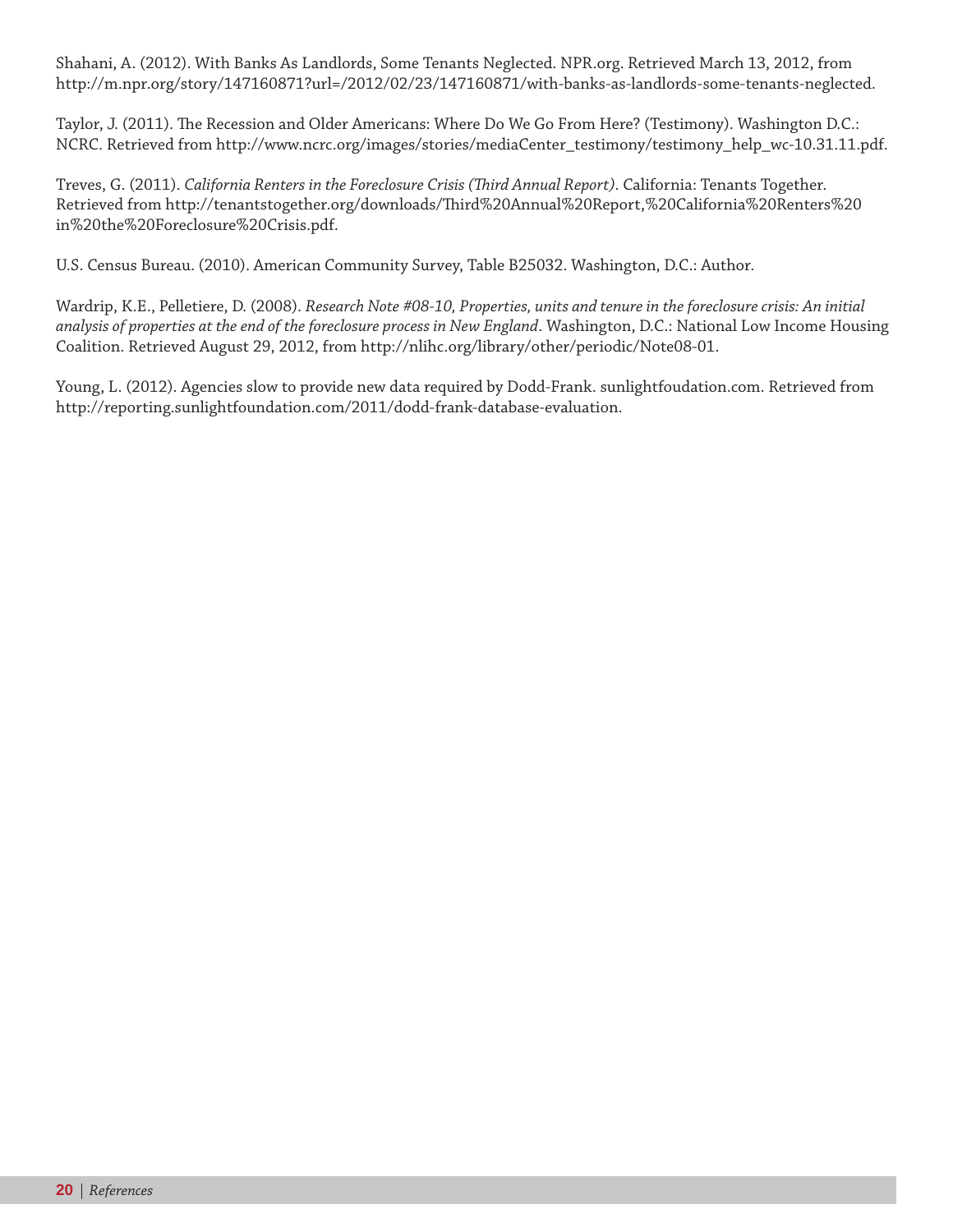

ELINA BRAVVE | Research Analyst SARAH BRUNDAGE | Communications Project Manager AMY CLARK | Communications Director LINDA COUCH | Senior Vice President for Policy and Research SHEILA CROWLEY | President and CEO MEGAN BOLTON | Research Director ED GRAMLICH | Regulatory Director MARY KOLAR | Outreach Associate LINDA LEAKS | Outreach Associate SHAM MANGLIK | Policy Analyst TAYLOR MATERIO | Communications Consultant KHARA NORRIS | Director of Administration MELISSA QUIRK | Senior Policy Analyst BILL SHIELDS | Vice President of Operations CHRISTINA SIN | Executive Assistant LA'TEASHIA SYKES | State Partner Project Director KATE TRAYNOR | Development Coordinator